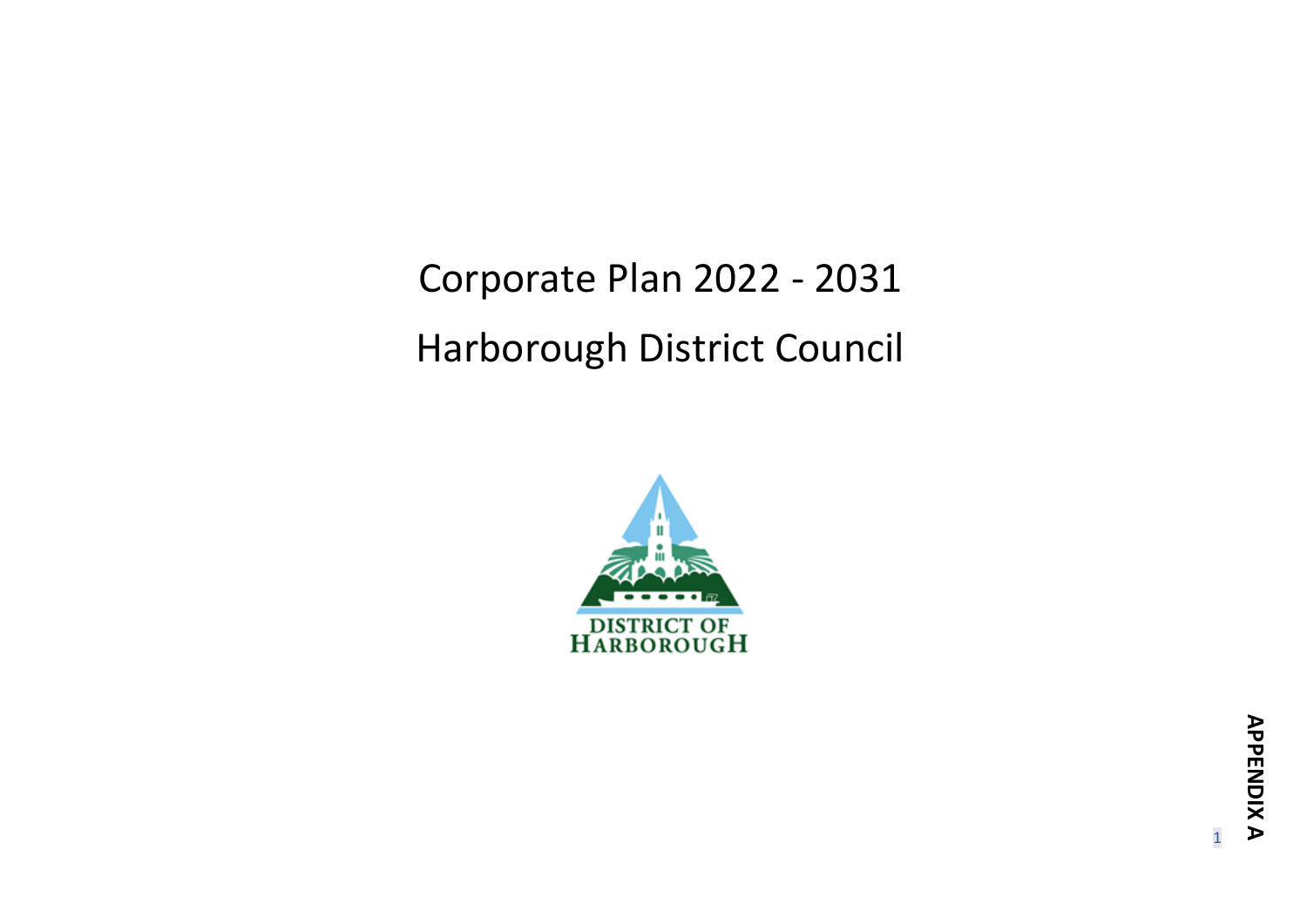# Contents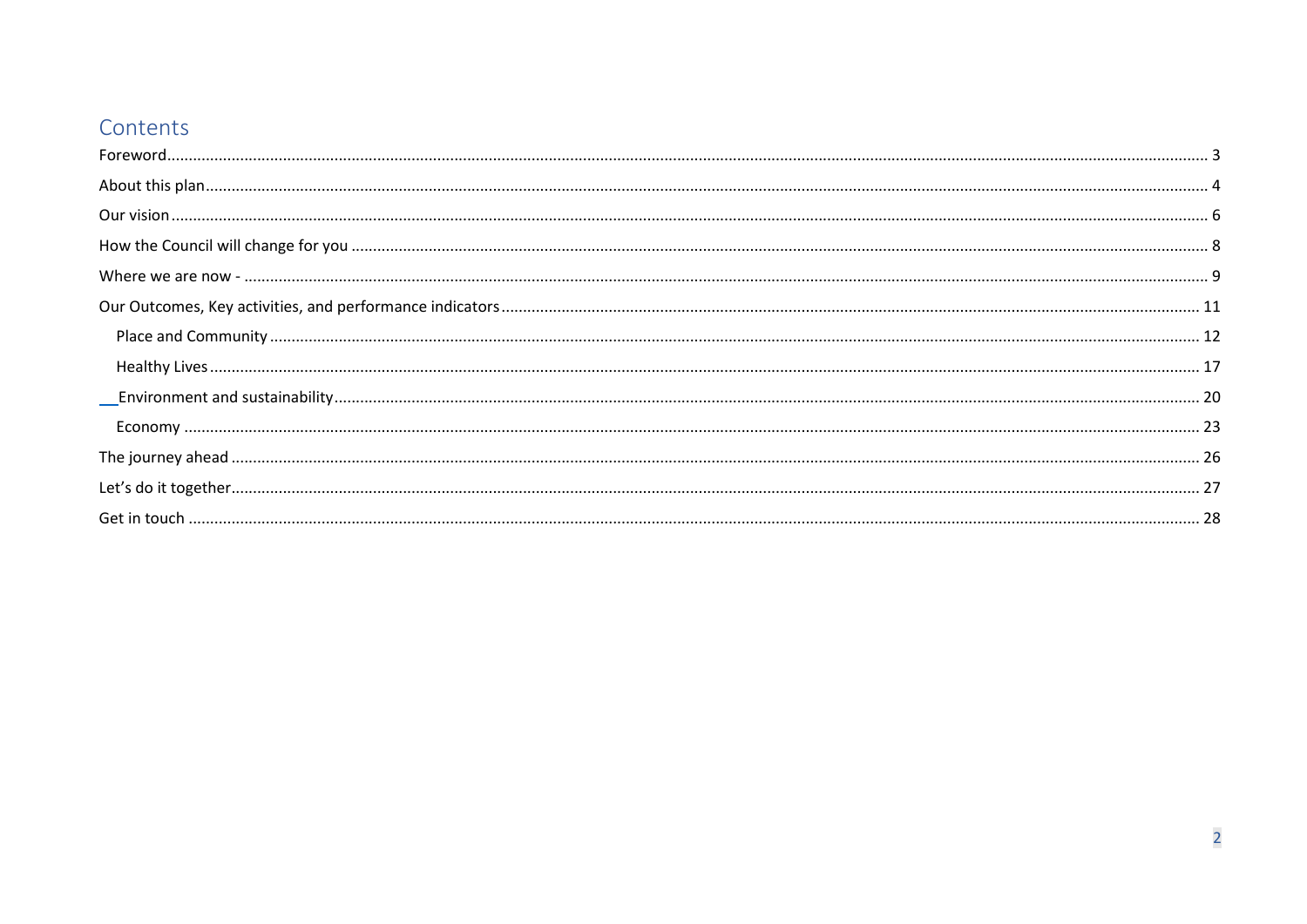### <span id="page-2-0"></span>Foreword

Our Corporate Plan for 2022-31 sets out our priorities and ambition for the next decade, as to what we want to achieve for residents, communities, and businesses of the Harborough district. This plan shows how the District Council will help to ensure that we are a place that stands out, not only in Leicestershire, but also nationally as an area where residents can have a good quality life and where businesses and communities continue to thrive.

As we continue to support the recovery from the effects of the pandemic, we will be working to improve our understanding of community needs. To help address these needs, we will ensure that residents have easy access to services, whilst promoting healthy life choices and improved wellbeing. Furthermore, as we continue to shape our district to be an outstanding destination for both business and leisure, we will seek to protect what is special about our area, prioritising sustainability in future development.

Securing a prosperous future is a shared responsibility. As a district council, we will be focused on the areas where we can have the biggest effect, and we will continue to work closely with residents, businesses, and our partner organisations to do this together.

### **Cllr Phil King - Leader of Harborough District Council**

I am very proud of how the council has responded to the challenges and demands that the Covid-19 pandemic has presented.

We now need to learn from the way we have worked during the pandemic and focus our resources on improving the experience for our customers by looking at the needs of people in our communities, and the places they live in. We need to continue to improve how residents interact with the council and make sure that we can deliver and maintain better services for everyone into the future.

For Harborough District Council, continuous improvement, financial sustainability, value for money, and a relentless focus on resident and business needs will be the new normal. As our communities and local businesses grow and develop, our services will need to respond more quickly to these changing needs, and we will work to empower residents and businesses to help themselves where possible.

Throughout all this we will look to use the best practice and modern local government models from across the country to ensure that we deliver the absolute best value and effective services for all our communities across the district.

### **Norman Proudfoot -Chief Executive, Harborough District Council**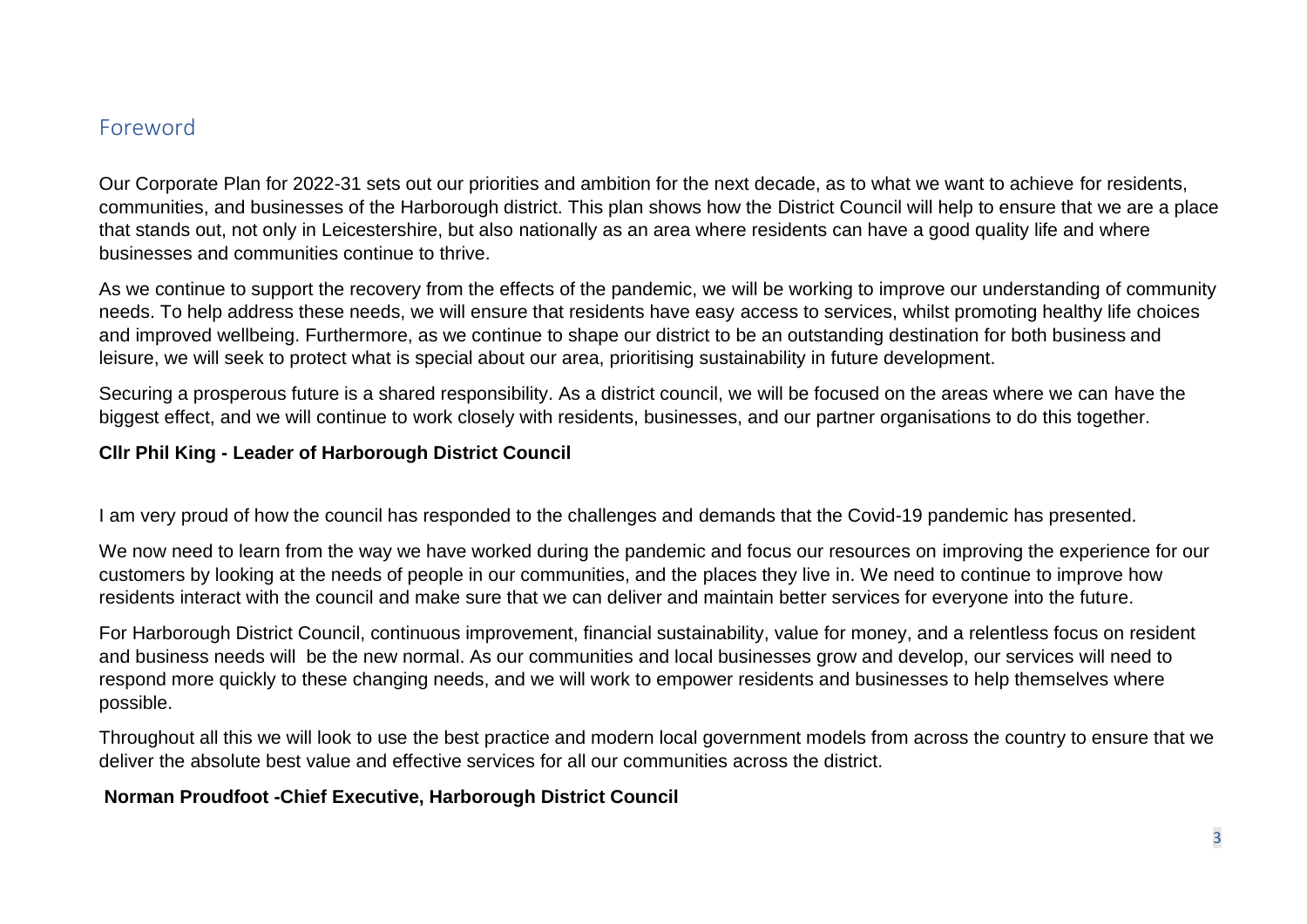## <span id="page-3-0"></span>About this plan

The Corporate Plan is the council's overarching strategic document. It is the only plan which covers the full range of the council's responsibilities and is an important tool to set out our ambitions for the district and help focus our efforts and resources on the right things. This is even more important in the context of constrained budgets, increases in demand and continuous change.

By prioritising a clear set of commitments and actions, the Corporate Plan also helps residents to hold the council to account for its performance and challenge it to improve.

The Corporate Plan informs other key strategies and plans, it does not replace them, but it should shape them whenever they are being updated.

This Plan will guide us as we recover from the pandemic and beyond, developing resilience for the changing world, and building on the solidarity and positive change we have experienced in this challenging time.

Good strategic planning also means aligning financial and service planning. This plan has been developed alongside the Medium-Term Financial Strategy and will be agreed alongside the Budget by the full Council in February 2022.

#### **How the plan was developed**

We have built on the feedback that local people have already provided through ongoing customer feedback and the recent strategy consultations, and we will continue to engage with people and shape our plans. This will be a continuous process of dialogue with our residents to ensure we are meeting their needs and aspirations.

In addition to this feedback, we also considered the following:

- *The needs of our communities*: this is vitally important as the needs of our communities vary across the district. We need to focus on issues in a locally sensitive way.
- *Political priorities*: elected councillors are the representatives of their communities, and they will continue to play a key role in developing policies that support this plan. They will also play a key role in holding the organisation to account against its key commitments.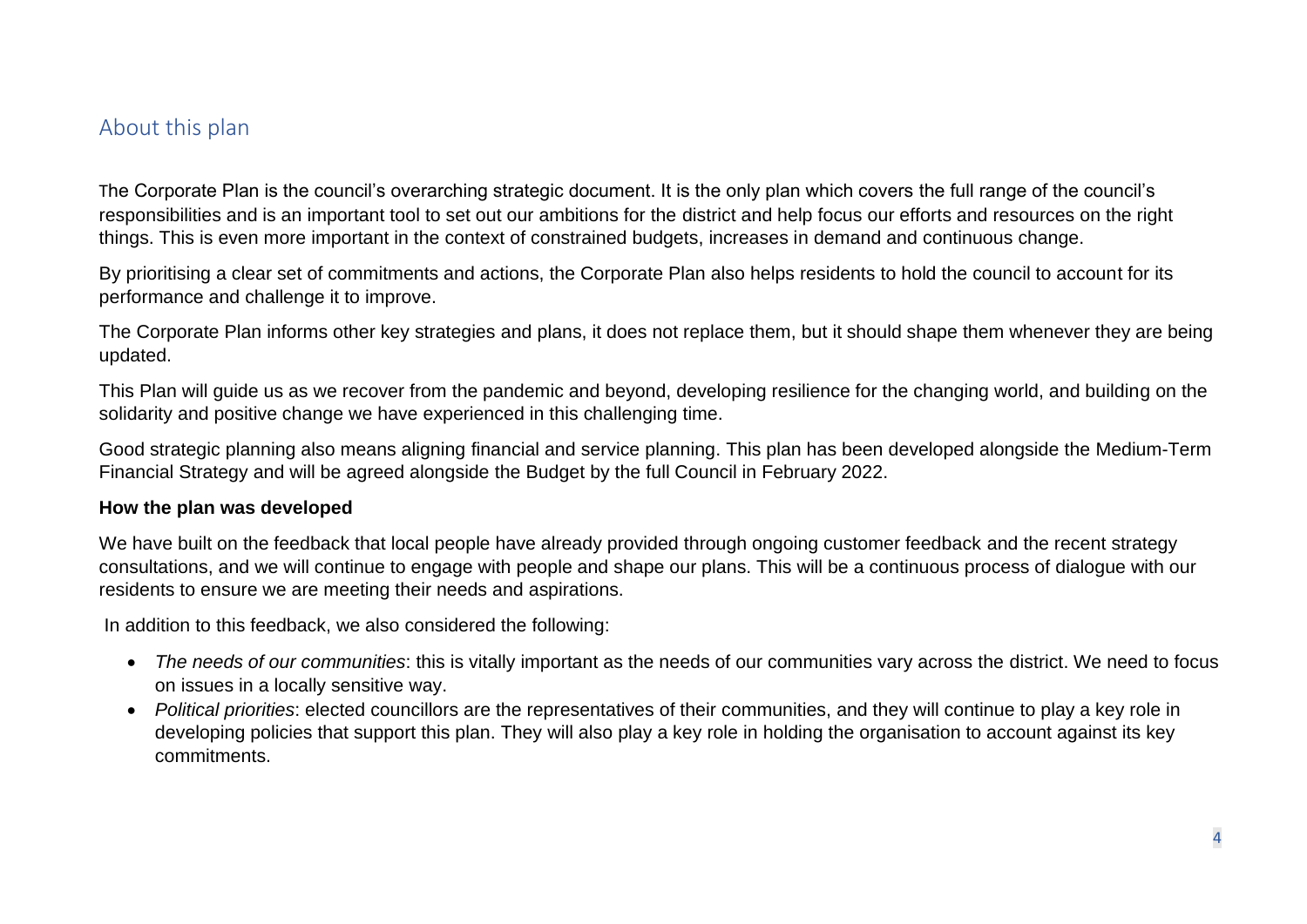- *The resources we have available: t*his Plan was developed alongside the Medium-Term Financial Strategy. The budget report, which can be found on the council's website, includes further details along with specific savings and investment proposals.
- *National objectives and statutory obligations:* we have considered the priorities and resources of national Government and our legal responsibilities.
- *Good practice:* finally, we have considered good practice from other councils as well as from across the wider public sector.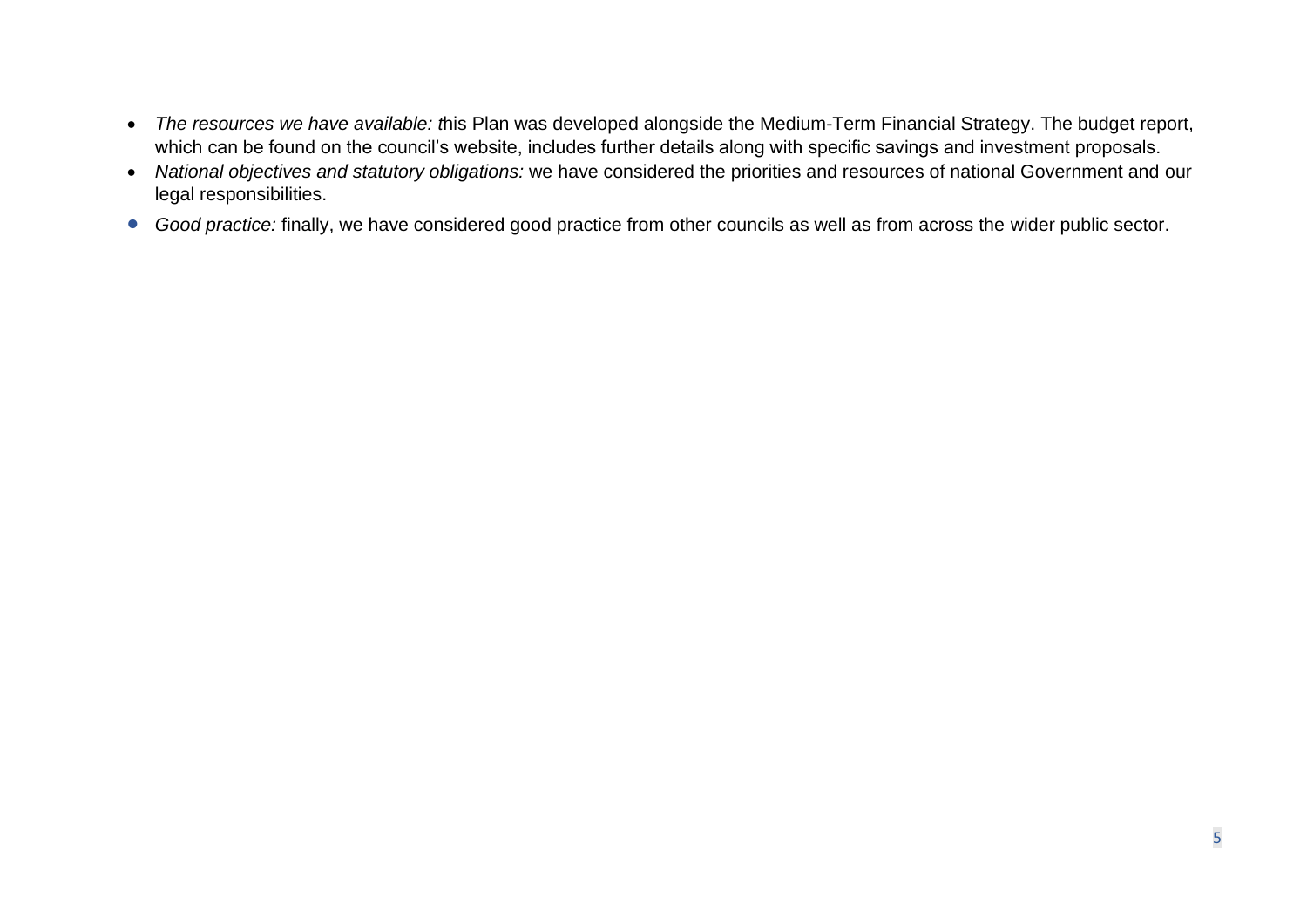### <span id="page-5-0"></span>Our vision

Working with our communities, we will build a future for the people of Harborough district that gives them the best life chances and opportunities through:

- o Community leadership to create a sense of pride in our place
- o Promoting health and wellbeing and encouraging healthy life choices
- o Creating a sustainable environment to protect future generations
- o Supporting businesses and residents to deliver a prosperous local economy

The Covid-19 pandemic has really altered the way that public services are provided. The Council will continue to focus on improving the experience of our customers by looking at the needs of people in our communities, and the places they live in, and to focus on improving how residents interact with the council – everything from waste collection to making a planning application – making sure that we can improve and maintain services for everyone into the future.

We are driven by our ambition to make the Harborough district a place where our residents can live the best lives they can. We want our businesses and economies to thrive and our environment to be managed in a sustainable way, ensuring the needs of these communities are met and that the district maintains its own local identity and unique surroundings. Whilst we will focus on longer-term prosperity and continued growth of the district and provide clarity on what we want the future to look like, we will also deliver short- and medium-term goals to achieve positive outcomes for all.

Securing a prosperous future for Harborough district is a shared responsibility. As a council, we must be focused on the areas where we can have the biggest impact – but we will work closely with all residents, businesses and other public services.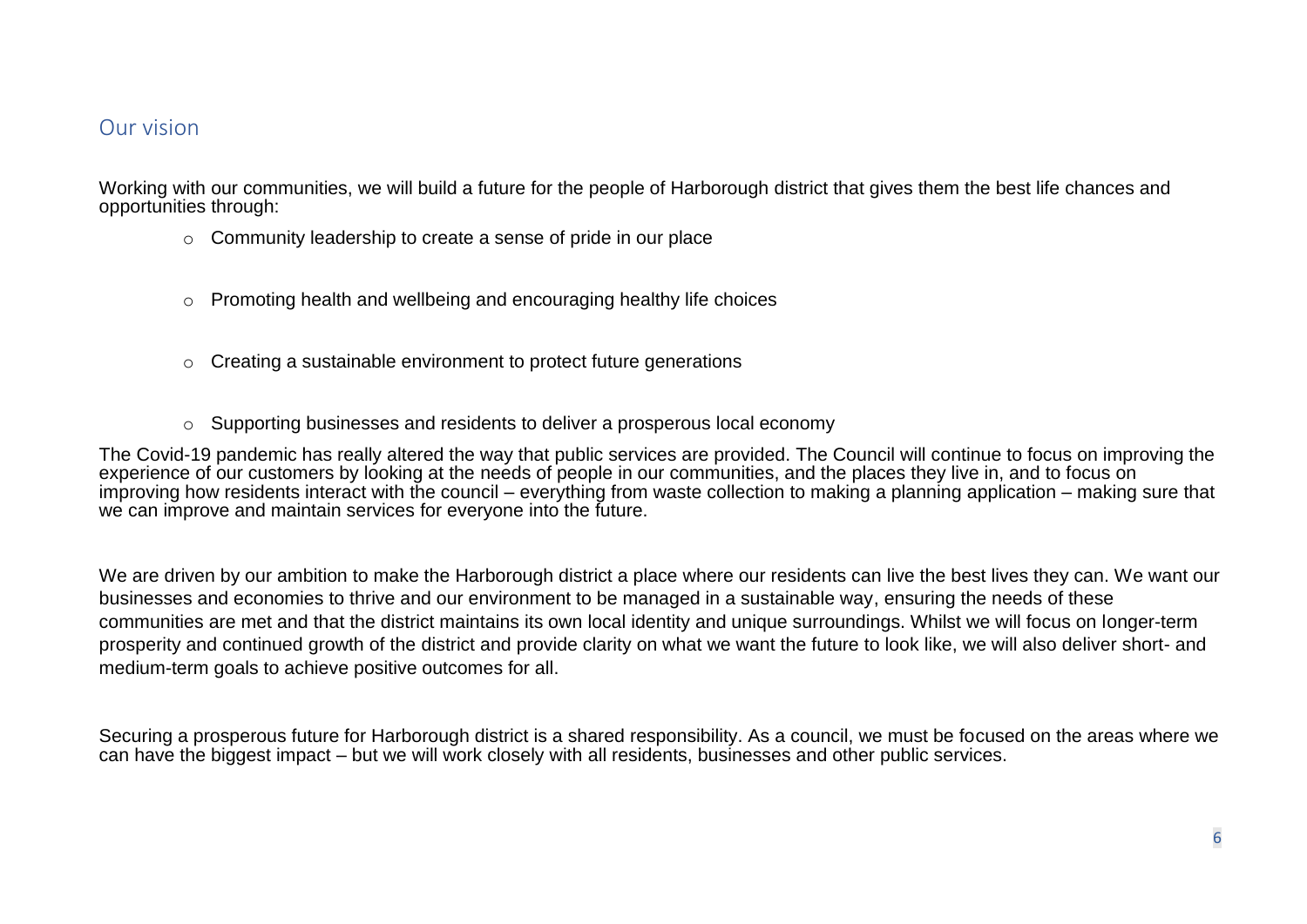By encouraging collaboration, community cohesion and giving all an opportunity to participate, we will achieve more than any single organisation or a person could achieve working alone. As a council, we will be working to understand our communities' needs and ensuring they have easy access to services that address those needs, whilst promoting healthy life choices, improving wellbeing and a thriving local economy.

Working together, we will shape our district to be an outstanding destination for both business and leisure. This will involve a focus on place shaping and design to preserve what is special about our area whilst embracing future sustainable developments, attracting inward investment, and reinvigorating our local economies and communities.

Underpinning our ambitious vision, the council-led transformational change programme will focus on working with residents, businesses, and other public services to put robust plans in place and then on delivering those plans. This will be an evolving process which will take time to implement and for the benefits to be fully realised, so, we must all be committed to playing our part.

Within the council, continuous improvement, financial sustainability, value for money, and a relentless focus on resident and business needs will be the new normal. Our services will need to respond more quickly to changes in need and we will work to ensure that we empower residents and businesses to help themselves where possible. The council will lead and advocate for change and collaborate with others to meet local needs where required. Where it is needed, it will move quickly and respond effectively.

To inform this change, we will look to use best practice and modern local government models from across the country and as our communities and local businesses grow and develop, the council will adapt and change to meet the future demands and expectations of our residents.

*Our shared vision will be our guide as we embark on this journey together.*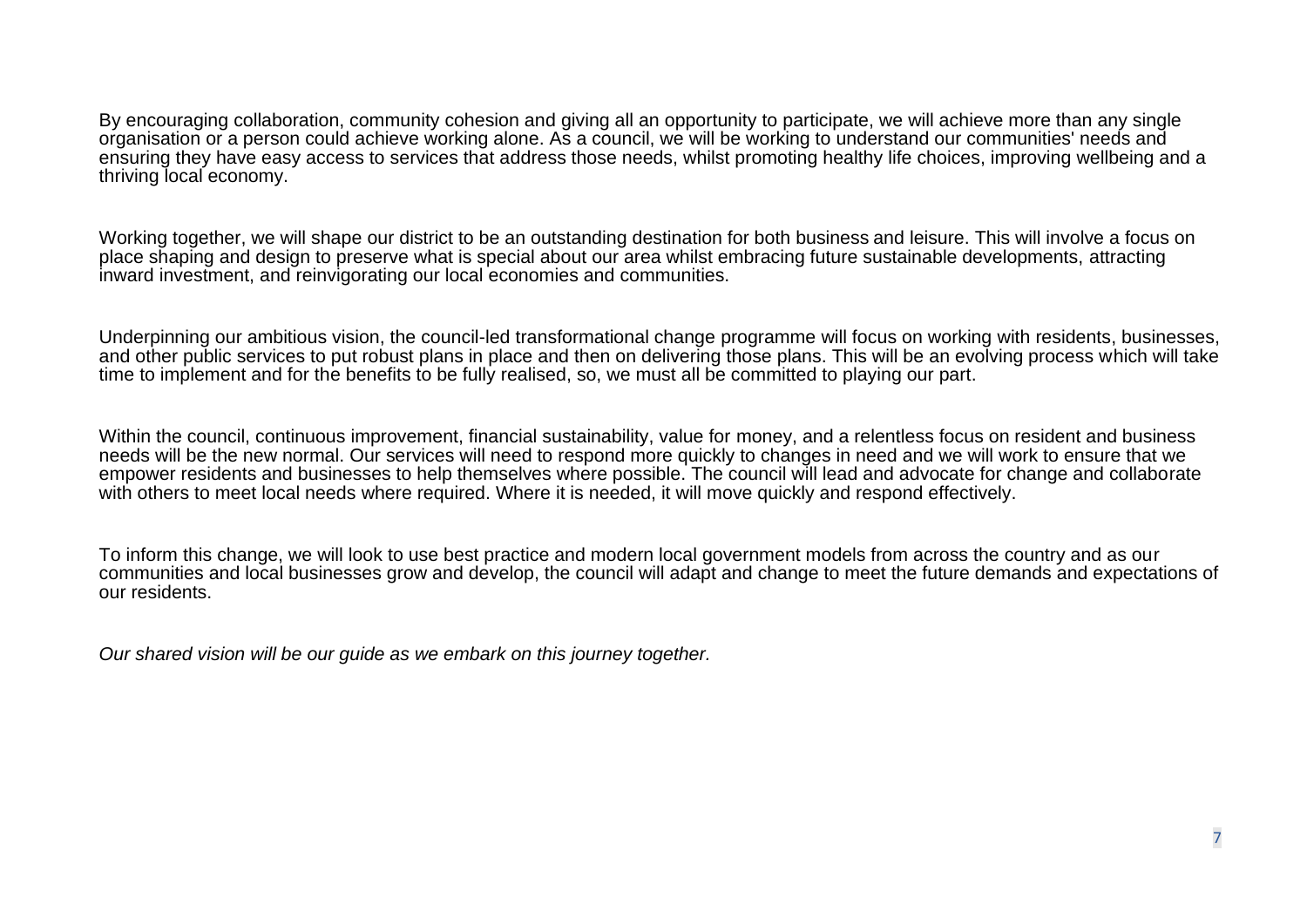## <span id="page-7-0"></span>How the Council will change for you

Our staff have shown great resilience to maintain the quality of our services, whilst also addressing the constraints on resources, in addition to the increasing demand for those services. We will use this plan to shape service delivery for the future, building on these foundations and continue to support the residents and businesses of our district throughout the period of recovery from the impact of the pandemic.

- 1. Underpinning this ambitious vision, a **Council-led transformational change programme** will focus on working alongside residents, businesses, and other key stakeholders to put a robust plan in place and then on delivering that plan.
- 2. Within the Council, **continuous improvement, financial sustainability, value for money, and focusing on resident and business needs** will be the new normal. Our services will need to respond quickly to changes in need and we will work to ensure that we empower residents and businesses to help themselves where possible. Where the Council does not need to be involved it should not be. Where it is needed, it will move quickly and respond effectively.
- 3. To inform this change, we will look to **use best practice** and modern local government models from across the country and as our communities and local businesses grow and develop, the Council will adapt and change to meet the future demands and expectations of our residents.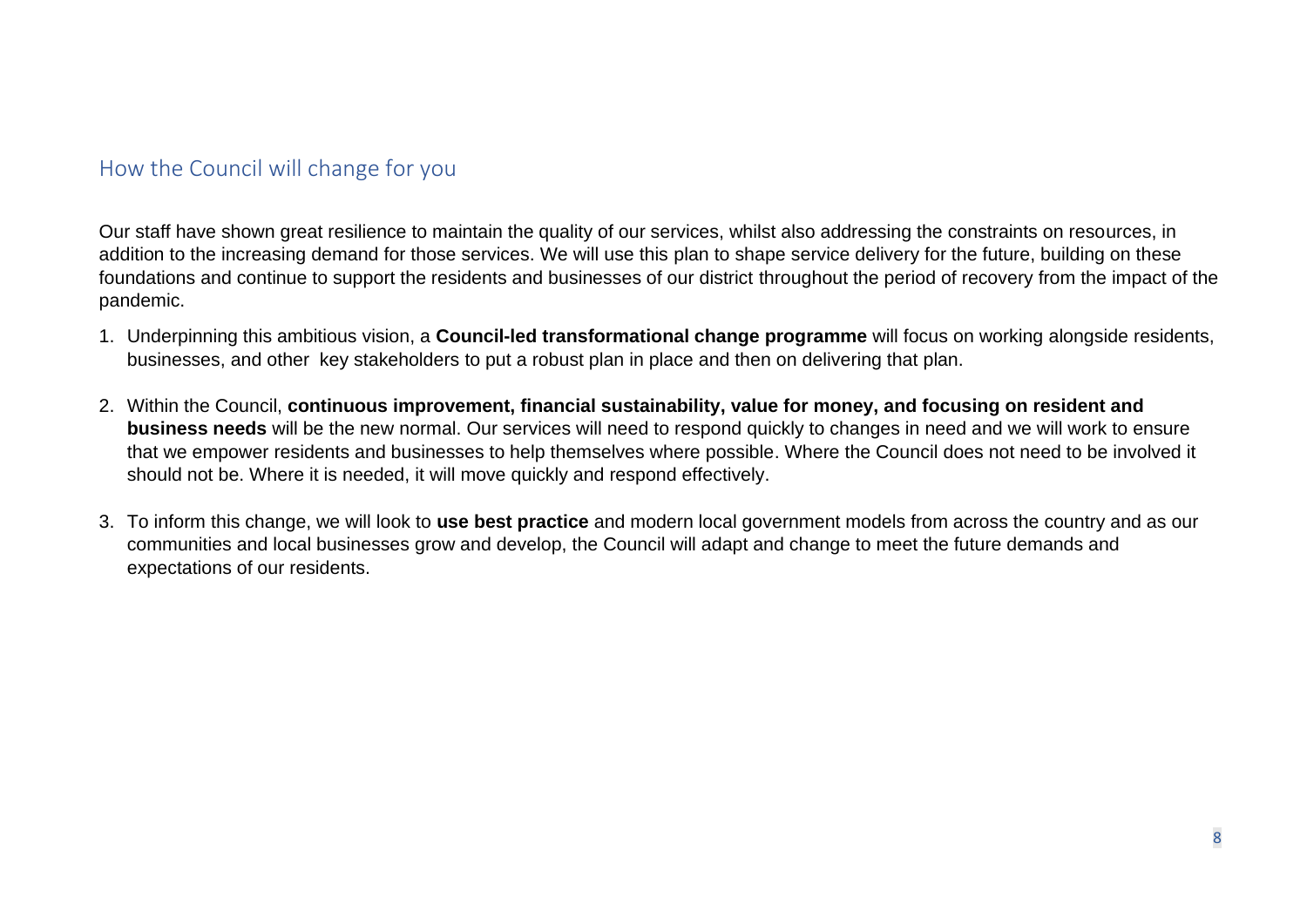### <span id="page-8-0"></span>Where we are now -

Harborough, located in the heart of England, has a heritage to be proud of, the most picturesque villages and countryside, unique market towns, iconic historic sites, thriving businesses and independent shops.

But as we look to the future, we must start with a clear understanding of the challenges we face. Only with a clear understanding of exactly where we are as a District can we hope to deliver on the aspirational change set out in this Plan.

#### **Social profile**

| What data tells us |                                                                                                                                                                                         |           | What is means for us                                                                                                                                                                                                                                                                     |  |
|--------------------|-----------------------------------------------------------------------------------------------------------------------------------------------------------------------------------------|-----------|------------------------------------------------------------------------------------------------------------------------------------------------------------------------------------------------------------------------------------------------------------------------------------------|--|
|                    | 95,500 population: the district has<br>experienced growth of more than 10% over the<br>past decade. The population is project to<br>increase to more than 105,000 residents by<br>2040. |           | Increased demand for services due to demographic changes:<br>Harborough's population is both growing and living longer. That is good<br>news, but it does increase demand for public services and puts additional<br>pressure on existing infrastructure which is already overstretched. |  |
|                    | <b>Female life expectancy: 85 (above England)</b><br>average of 83.4), Male life expectancy: 81.7<br>(Above England average of 79.8)                                                    | $\bullet$ | Long and healthy lives are enjoyed by residents of Harborough district.<br>The Council needs to recognise this and plan how to meet the needs of an<br>ageing population.                                                                                                                |  |

#### **Economic profile**

| What data tells us                                                                                                                                                                                       | What is means for us                                                                                                                                                  |
|----------------------------------------------------------------------------------------------------------------------------------------------------------------------------------------------------------|-----------------------------------------------------------------------------------------------------------------------------------------------------------------------|
| Rural business setting: around 75% of<br>businesses in Harborough District are in rural<br>locations. Nationally the trend is the opposite,<br>with around 75% of businesses being in urban<br>settings. | A carefully considered Economic Development Strategy is required<br>since the district's rural businesses have differing needs to the majority<br>around the country. |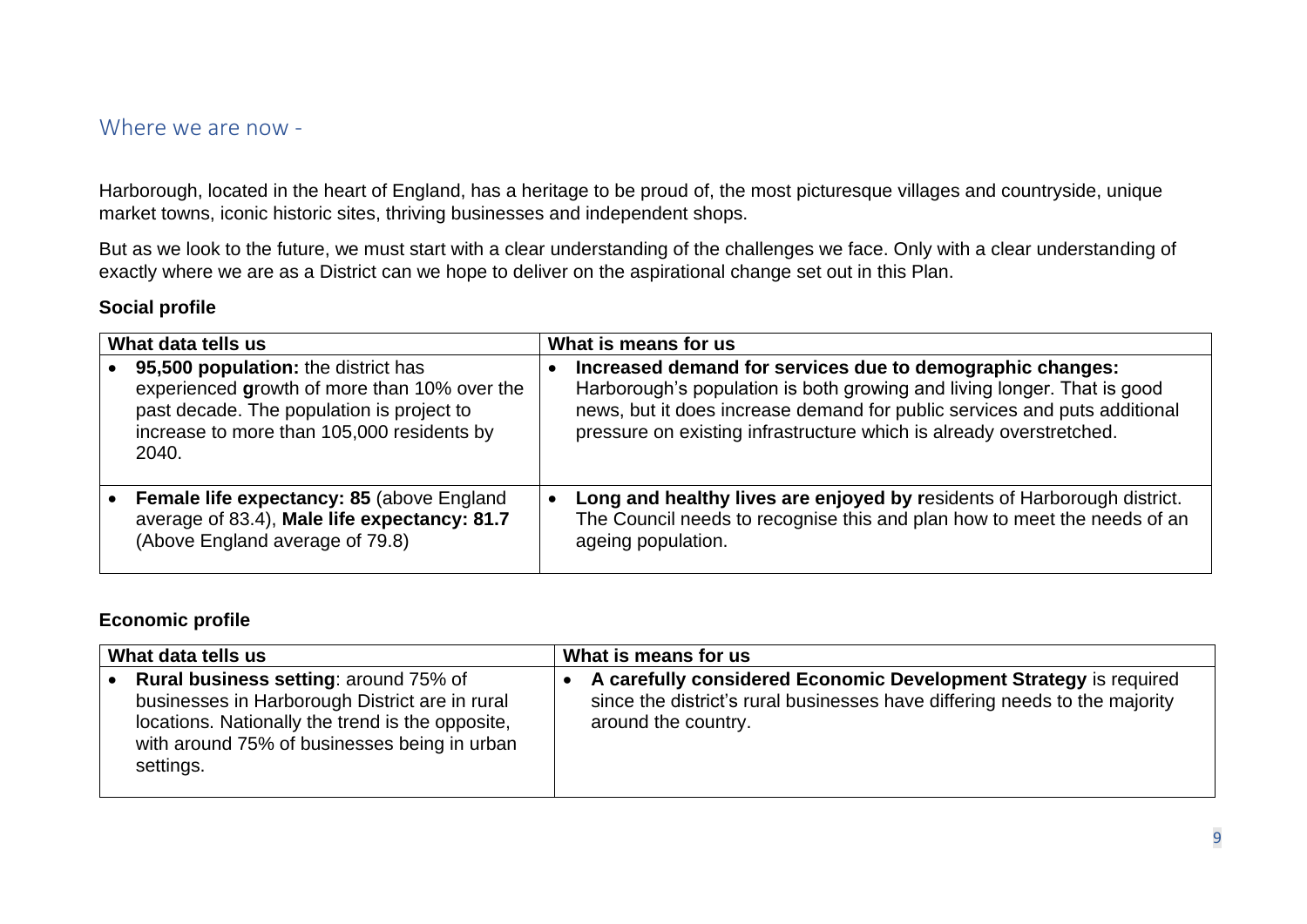| Unemployment levels in Harborough District are<br>lower than the national average.                                                                                                           | <b>Sustained efforts:</b> are required to maintain the district's image as an<br>attractive place to work.                                                                               |
|----------------------------------------------------------------------------------------------------------------------------------------------------------------------------------------------|------------------------------------------------------------------------------------------------------------------------------------------------------------------------------------------|
| Key Industry: 95% of all places in England are<br>within four hours travelling distance of<br>Lutterworth. This area is referred to by some in<br>logistics circles as 'The Golden Triangle' | Maintaining healthy relationships with the district's employers should<br>help residents to benefit from job opportunities. Strong business rates<br>returns benefit the whole district. |

# **Environmental profile**

| What data tells us                                                                                                                                                                                                | What is means for us                                                                                                             |
|-------------------------------------------------------------------------------------------------------------------------------------------------------------------------------------------------------------------|----------------------------------------------------------------------------------------------------------------------------------|
| <b>Carbon Dioxide emissions in the district are</b><br>relatively high, compared to those in<br>Leicestershire and the East midlands. More than<br>half of emissions are attributable to the transport<br>sector. | Air Quality Management needs to be effectively monitored and managed.                                                            |
| A climate emergency was declared by the<br>Council in June 2019 and it has committed to<br>reducing its own emissions to net zero by 2030.                                                                        | Working with householders to reduce emissions to net zero will be<br>crucial to the success of the Council's climate commitment. |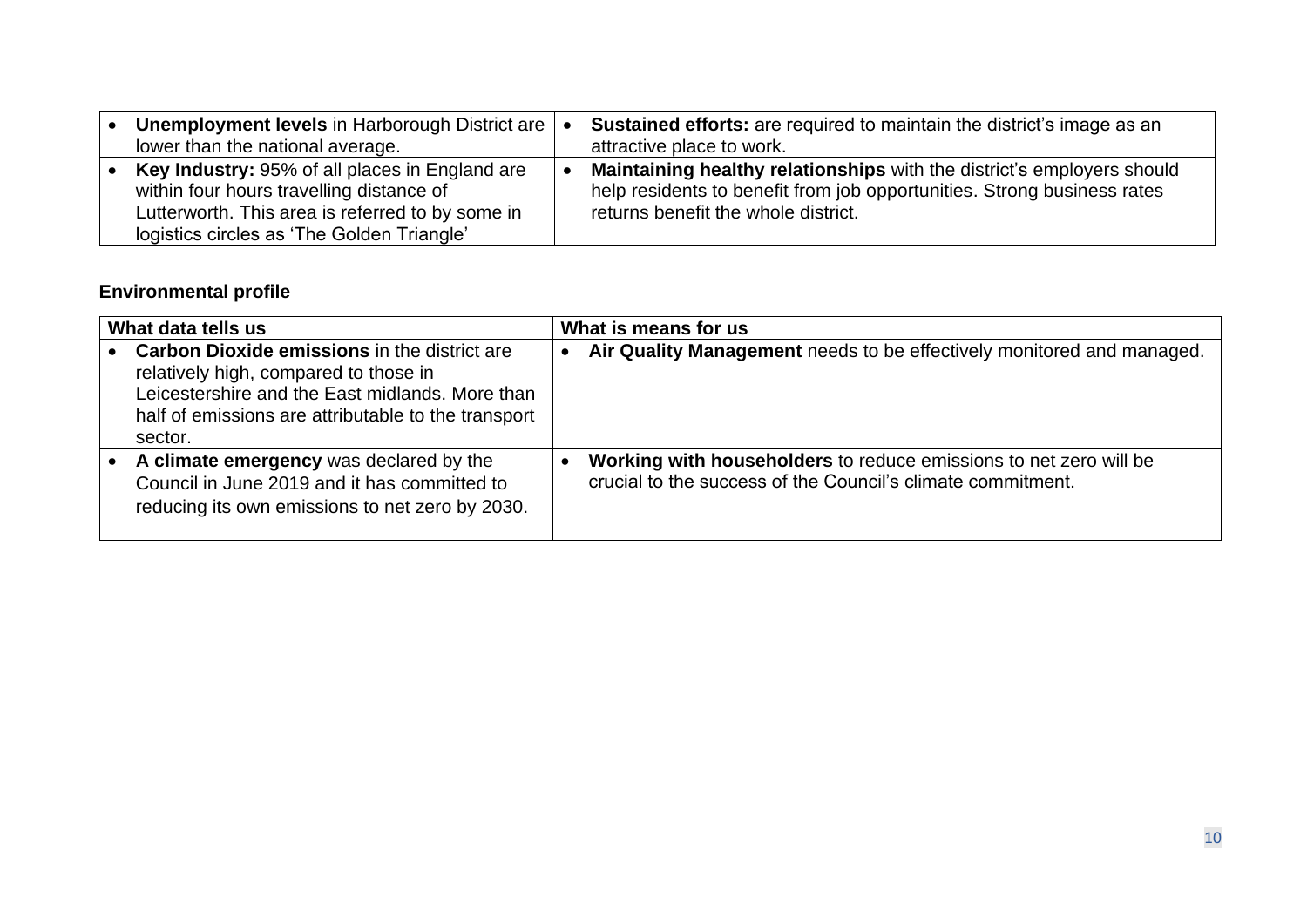## <span id="page-10-0"></span>Our Outcomes, Key activities, and performance indicators

We are embarking on an ambitious programme of change, when our District and the whole nation is facing the enormous social and economic challenges brought by Covid-19. We need clear priorities to achieve our vision as a thriving place where everyone is given a chance to flourish. *We are determined to improve the life chances for everyone. This means closing the gap for the most vulnerable members of our communities and ensuring everyone has the opportunity to realise their full potential.*

The Corporate Plan looks to deliver outcomes across four principal areas.

**Place and community –** ensuring there is housing to meet local needs of all ages, that growth provides employment and is designed well, recognising the rural nature of the district and that communities are involved in how that growth is shaped.

**Healthy Lives** – giving the guidance and support to all our residents to make healthy life choices, to live longer healthier independent lives, not only physically but in good mental health too.

**Environment and sustainability** – enhancing and protecting out natural environment with improved access to open and green spaces, addressing climate issues proactively looking to future sustainable options and reducing environmental crime to further protect the environment.

**Economy** – that local employment options are available to allow residents to prosper in our district, developing and retaining the skills our employers need and supporting businesses to be successful, promoting the area to both employees, employers, and visitors to ensure a stable future economy.

The Plan identifies a clear set of outcomes and actions that will be taken for every priority to guide the council's development and to help deliver the necessary transformational change.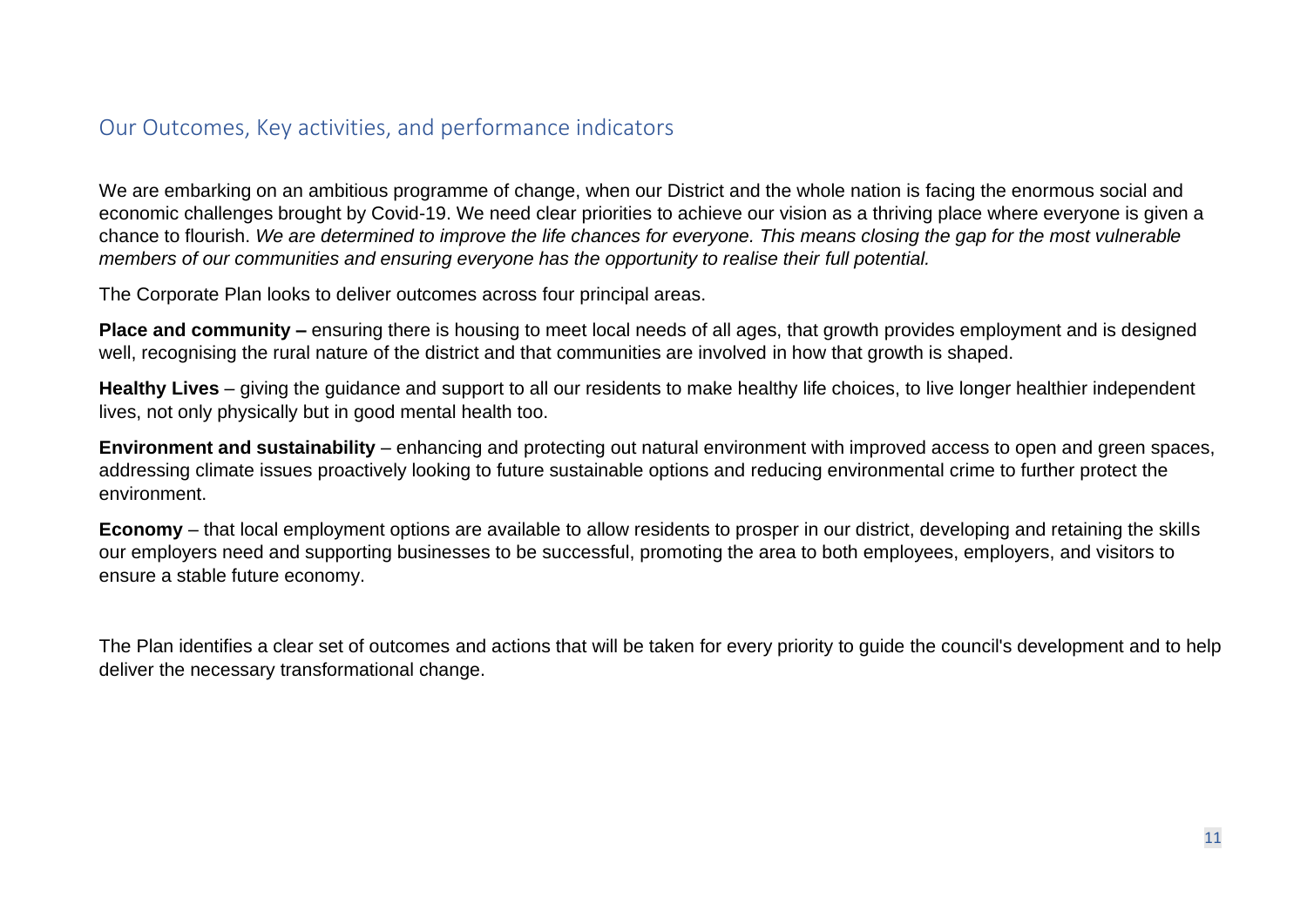### <span id="page-11-0"></span>Place and Community

### *Priority 1: Community leadership to create a sense of pride and belonging*

*Where we live and our local community is central to our quality of life. We are fortunate that our district is largely prosperous, and most people live in good neighbourhoods, with strong community involvement and valuable community facilities. However, there are some areas we need to improve and strengthen such as: increasing involvement and access to services for our communities and supporting and safeguarding the most vulnerable.*

We want to really listen to residents, understand their needs and recognise their strengths. We will improve our methods of *engagement, ensuring we address needs in a consistent way, and put in place easily accessible ways to receive and provide information to keep our residents informed, using technology to effectively connect with our communities.*

*We will create a sense of pride in our district by ensuring that we build and create new, resilient communities that recognise the unique nature of the district, with a strong focus on good design to ensure developments are in line with our agreed planning guidance. We will look to ensure that housing across a range of prices and tenures is available to meet local demand and help our residents to remain in the district.*

We will continue to address community safety issues, tackling anti-social behaviour and crime through strong and appropriate action, in *partnership with our partners and communities.*

*The people who live and work in our district, and who make up our communities, are at the heart of all we do as a council, and we will strive to ensure we meet their needs as they grow and develop. We will do this by working alongside the residents and assisting them to thrive.*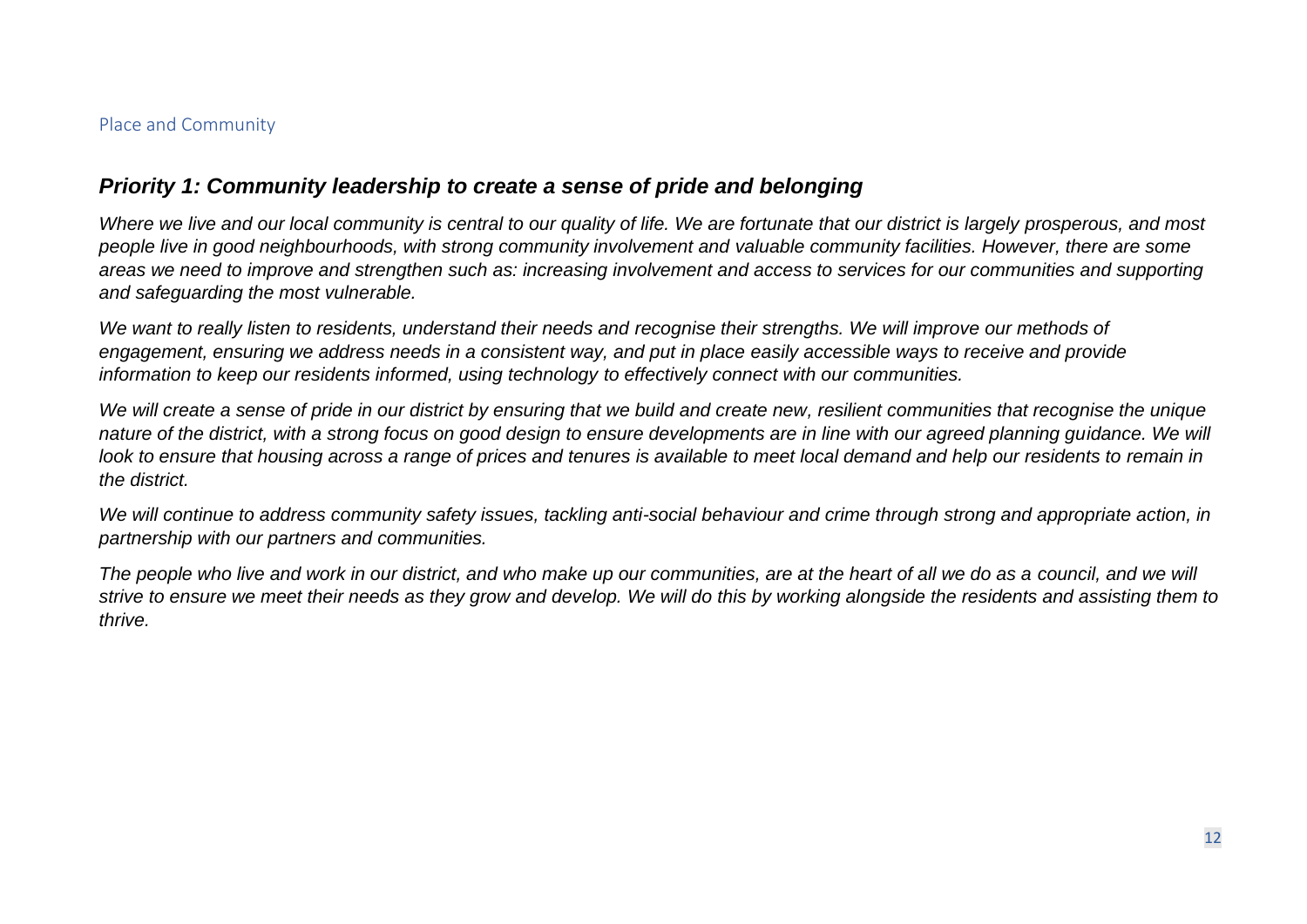### **What we want to achieve, our critical outcomes**

• CO1: There will be an adequate supply of housing to meet local needs across all tenures and price ranges, and reducing the potential for homelessness

• CO2: Our local plan will ensure growth in the area is balanced with employment opportunities and transport and infrastructure needs are met

• CO3: The rural nature of the district will be recognised, and our heritage and cultural assets are preserved

• CO4: Our local communities, the voluntary and charitable sector are more engaged and actively managing their own localities and shaping their own places

• CO5: The district will be shaped through good design, that addresses local needs and promotes healthier life choices

### **What we will do to achieve this; our key activities and how we measure success**

| <b>Ref</b> | <b>Key Activity</b>                                              | What difference will it make?<br>(Outcomes)                                                                                                                                                                                                                                                                                                | How will we measure<br>success?<br>(Performance Measures)                                                                                 | <b>Linked to Critical</b><br><b>Outcome</b> |
|------------|------------------------------------------------------------------|--------------------------------------------------------------------------------------------------------------------------------------------------------------------------------------------------------------------------------------------------------------------------------------------------------------------------------------------|-------------------------------------------------------------------------------------------------------------------------------------------|---------------------------------------------|
| KA.01.01   | Improve and enhance the future<br>delivery of Customer Services. | More services are available 24/7.<br>Improved knowledge of<br>customer contact.<br>Customers are more informed as<br>to progress and outcomes.<br>Resources can be better focused<br>to deal with more complex<br>enquiries and request.<br>As far as is possible all customer<br>access channels will offer the<br>same level of service. | Increased number of<br>transactions submitted<br>through online portals.<br>Reduction in failure demand<br>$-e.g., chasing for progress.$ | CO <sub>4</sub>                             |
| KA 01.02   | Increase the digitalisation of<br>services.                      | More services are available 24/7.<br>Improved knowledge of<br>customer contact.                                                                                                                                                                                                                                                            | Increased number of<br>transactions submitted<br>through online portals.                                                                  | CO <sub>4</sub>                             |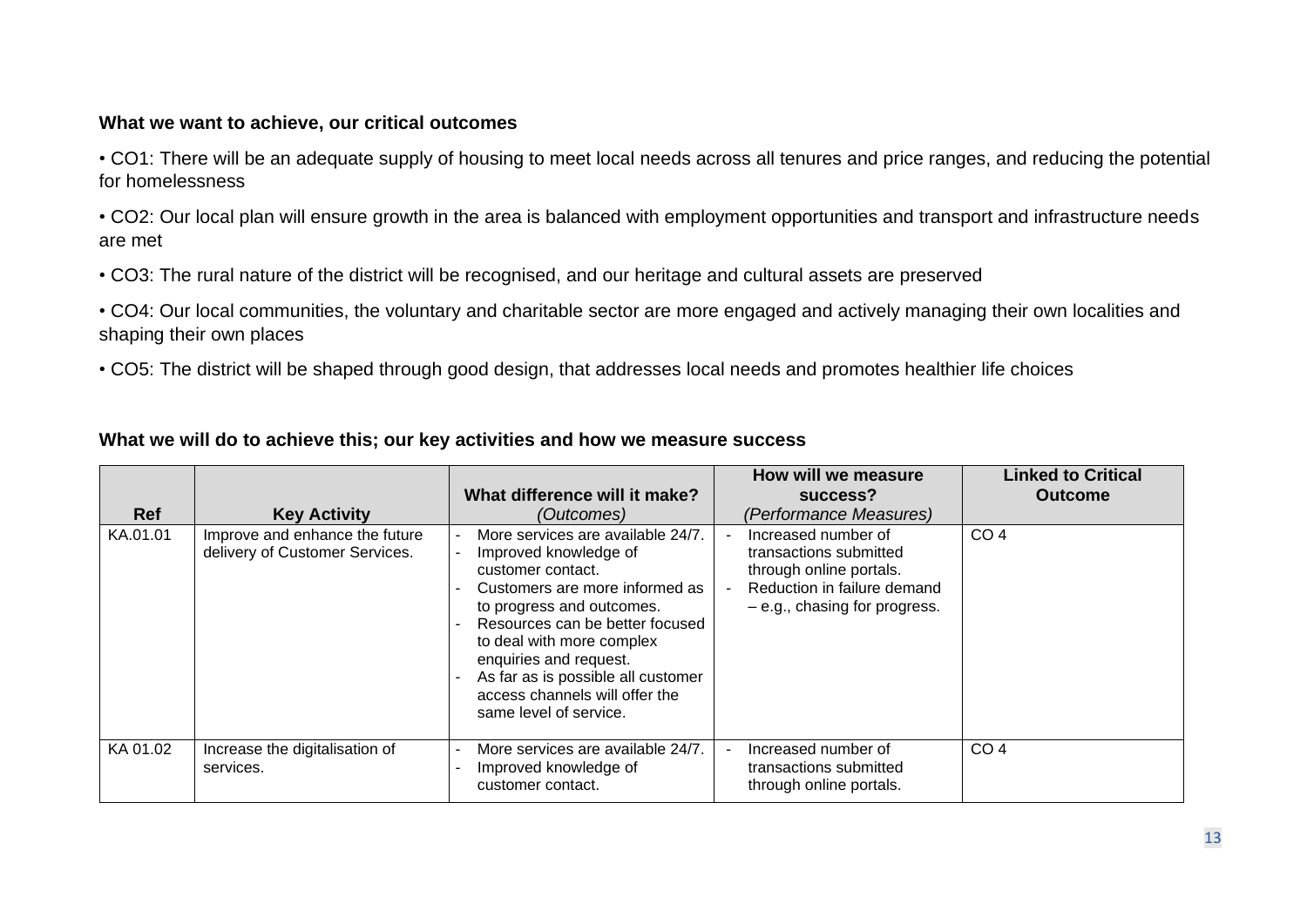|          |                                                                                                                                                 | Customers are more informed as<br>to progress and outcomes.<br>Resources can be better focused<br>to deal with more complex<br>enquiries and request.                                                                                                                                              | Reduction in failure demand<br>$-e.g.,chasing for progress.$                                                                                                                                                                                 |                                                                          |
|----------|-------------------------------------------------------------------------------------------------------------------------------------------------|----------------------------------------------------------------------------------------------------------------------------------------------------------------------------------------------------------------------------------------------------------------------------------------------------|----------------------------------------------------------------------------------------------------------------------------------------------------------------------------------------------------------------------------------------------|--------------------------------------------------------------------------|
| KA.01.03 | To ensure effective Strategic<br>Communications across the<br>District to keep residents informed<br>of Council Services and Key<br>Activities. | Residents feel well informed,<br>which will strengthen<br>communications across the<br>District.<br>Consistent corporate messages<br>and key activities are shared<br>across the District                                                                                                          | Through ongoing review and<br>monitoring of the<br>Communications Strategy.                                                                                                                                                                  | CO <sub>4</sub>                                                          |
| KA.01.05 | Investment in community facilities<br>through the s106 process.                                                                                 | - Residents will be able to access<br>local community facilities for sport,<br>physical and community activity to<br>complement the district's leisure<br>centres.                                                                                                                                 | Implementation of the build<br>facilities strategy.<br>Allocation of s106 funding to<br>identified CIL compliant<br>community facility and<br>recreation projects.<br>Development of CIL-<br>compliant evidence base for<br>future funding.  | CO <sub>2</sub><br>CO <sub>3</sub><br>CO <sub>4</sub><br>CO <sub>5</sub> |
| KA.01.06 | To prevent crime, tackle antisocial<br>behaviour and support vulnerable<br>victims.                                                             | Reassurance that crime and<br>disorder is being tackled by<br>local services.<br>Residents and communities<br>more aware of measures to<br>keep themselves safe from<br>harm.<br>Working to reduce incidents of<br>crime and anti-social behaviour.<br>Identify and support vulnerable<br>victims. | Six-monthly highlight reports<br>on Community safety<br>Partnership activity.<br>Percentage of victims that are<br>risk assessed to ensure<br>correct support is in place.<br>Provision of an up to date, fit-<br>for-purpose CCTV Strategy. | CO <sub>4</sub>                                                          |
| KA.01.07 | Review and implement any<br>emerging issues that come from<br>government policies.                                                              | The Council operates within the<br>national policy framework.                                                                                                                                                                                                                                      | Implementation of actions<br>arising from government<br>policies, as appropriate.                                                                                                                                                            | CO <sub>5</sub>                                                          |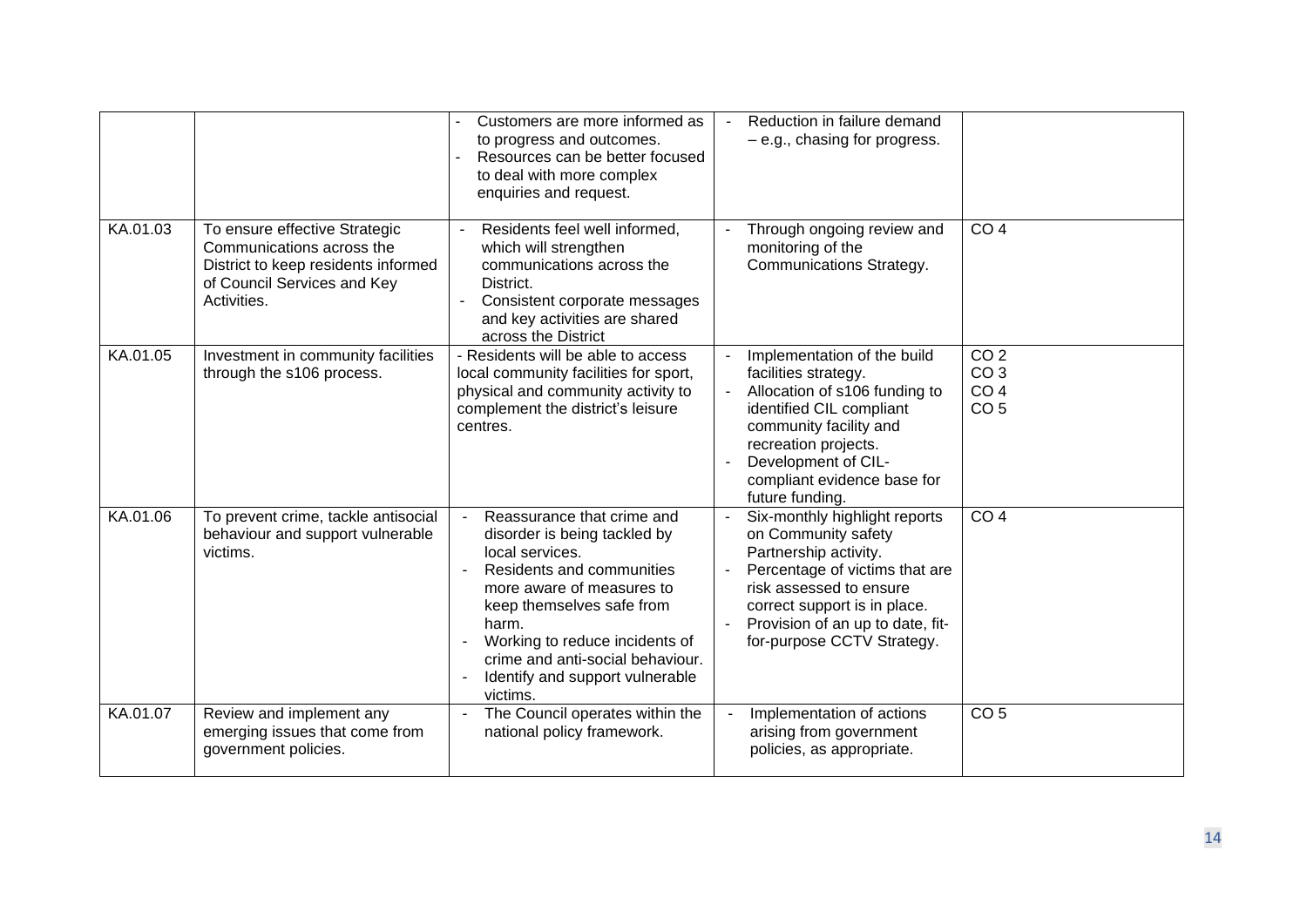| KA.01.08 | Implementation and monitoring of<br>the adopted Harborough Local<br>Plan (2011-2031).                                           | Greater certainty for the<br>community and for developers<br>about what development will<br>take place where and what<br>infrastructure will be provided to<br>support.<br>Greater control over planning<br>decisions and fewer speculative<br>applications and appeals.<br>The Council will be able to<br>provide an effective, integrated<br>and accessible Planning<br>Service.<br>Deliver sustainable<br>development including new<br>homes and economic growth,<br>and ensuring the Council fulfils<br>its statutory Local Planning<br>Authority function. | Percentage of planning<br>applications determined in<br>accordance with the Local<br>Plan.<br>To meet local and national<br>$\overline{a}$<br>performance standards.<br>To be below the national<br>average for planning appeals.<br>Ensure compliance with<br><b>Planning Enforcement</b><br>protocols.<br>Improved accuracy of<br>forecasting (especially in the<br>medium term).<br>Increase on the current<br>business rate baseline (after<br>appeals).<br>Monitoring of the Infrastructure<br>Delivery Plan. | CO <sub>1</sub><br>CO <sub>2</sub><br>CO <sub>3</sub><br>CO <sub>5</sub> |
|----------|---------------------------------------------------------------------------------------------------------------------------------|-----------------------------------------------------------------------------------------------------------------------------------------------------------------------------------------------------------------------------------------------------------------------------------------------------------------------------------------------------------------------------------------------------------------------------------------------------------------------------------------------------------------------------------------------------------------|--------------------------------------------------------------------------------------------------------------------------------------------------------------------------------------------------------------------------------------------------------------------------------------------------------------------------------------------------------------------------------------------------------------------------------------------------------------------------------------------------------------------|--------------------------------------------------------------------------|
| KA.01.09 | Planning decisions and planning<br>enforcement are maintained in<br>line with the adopted Harborough<br>Local Plan (2011-2031). | Greater control over planning<br>decisions and fewer speculative<br>applications and appeals.<br>Deliver sustainable<br>development including new<br>homes and economic growth,<br>and ensuring the Council fulfils<br>its statutory Local Planning<br>Authority function.                                                                                                                                                                                                                                                                                      | Percentage of planning<br>applications determined in<br>accordance with the Local<br>Plan.<br>To meet local and national<br>performance standards.<br>To be below the national<br>average for planning appeals.<br>Ensure compliance with<br><b>Planning Enforcement</b><br>protocols.<br>Improved accuracy of<br>forecasting (especially in the<br>medium term).                                                                                                                                                  | CO <sub>1</sub><br>CO <sub>2</sub><br>CO <sub>3</sub><br>CO <sub>5</sub> |
| KA.01.10 | Continue the preparation of the<br>next Local Plan, ensuring that<br>design codes are developed to                              | Greater certainty for the<br>community and for developers<br>about what development will<br>take place where and what                                                                                                                                                                                                                                                                                                                                                                                                                                           | Preparation of the next Local<br>Plan is conducted in<br>accordance with the set<br>timetable.                                                                                                                                                                                                                                                                                                                                                                                                                     | CO <sub>1</sub><br>CO <sub>2</sub><br>CO <sub>3</sub><br>CO <sub>5</sub> |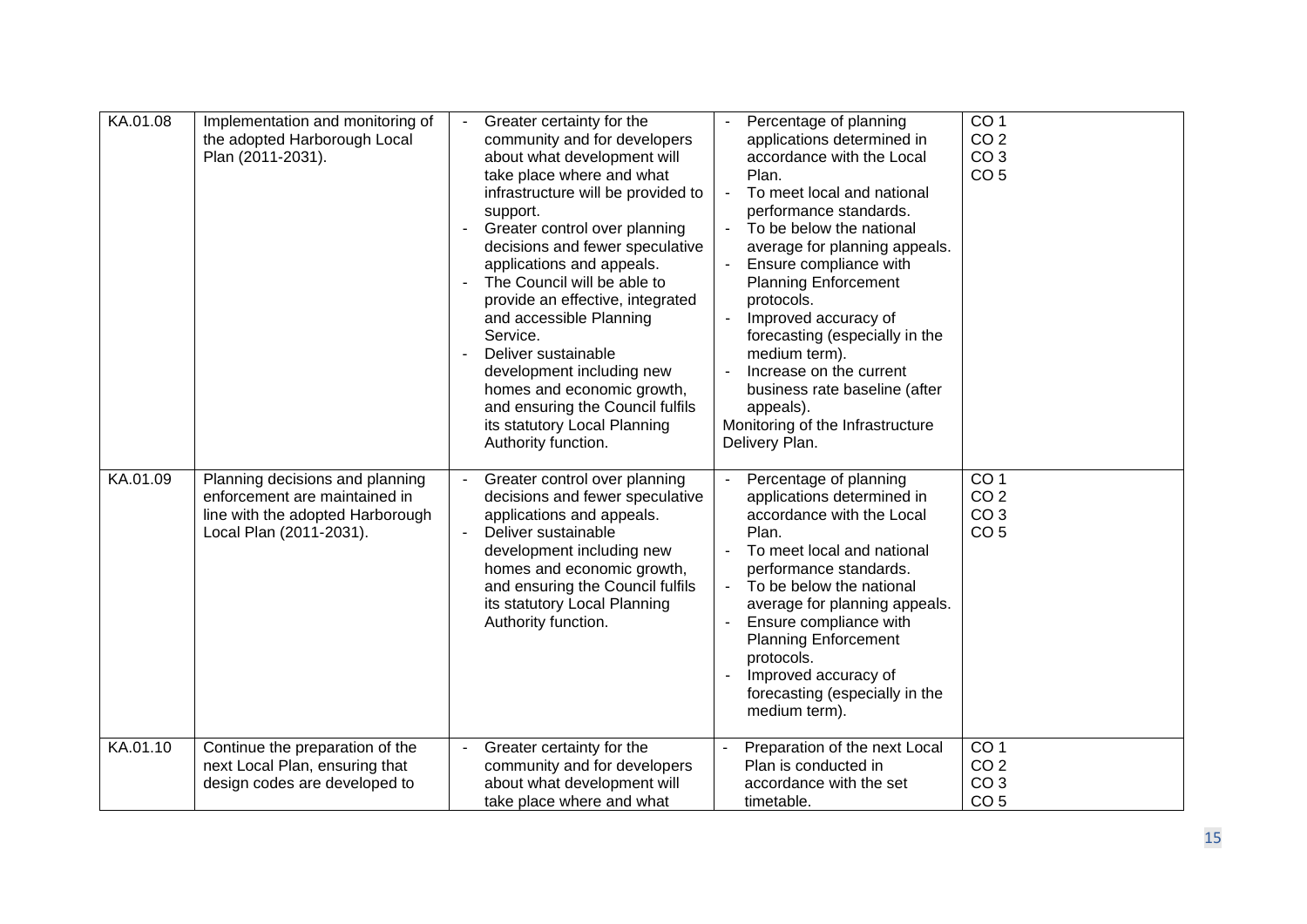|          | shape the district in line with our<br>place shaping ambitions.                                                                        | infrastructure will be provided to<br>support.<br>Greater control over planning<br>decisions and fewer speculative<br>applications and appeals.<br>Sufficient land will be allocated<br>to meet forecasted employment<br>need across a range of<br>employment sectors.<br>Employment land will be<br>available to meet growth<br>aspirations of different sectors.                                                                                    | Growth in business rates to<br>include number of new<br>assessments added to the<br>local rating list.<br>Net increase in floor space for<br>employment. |                                                                          |
|----------|----------------------------------------------------------------------------------------------------------------------------------------|-------------------------------------------------------------------------------------------------------------------------------------------------------------------------------------------------------------------------------------------------------------------------------------------------------------------------------------------------------------------------------------------------------------------------------------------------------|----------------------------------------------------------------------------------------------------------------------------------------------------------|--------------------------------------------------------------------------|
| KA.01.11 | Planning Obligations policy<br>preparation and ongoing<br>monitoring.                                                                  | Greater certainty for the<br>community and for developers<br>about what development will<br>take place where and what<br>infrastructure will be provided to<br>support.<br>Greater control over planning<br>decisions and fewer speculative<br>applications and appeals.<br>Deliver sustainable<br>development including new<br>homes and economic growth,<br>and ensuring the Council fulfils<br>its statutory Local Planning<br>Authority function. | Policies are prepared within<br>the prescribed timescale.                                                                                                | CO <sub>1</sub><br>CO <sub>2</sub><br>CO <sub>3</sub><br>CO <sub>5</sub> |
| KA.01.12 | Continue the Programme of<br>review of the Council's<br>Conservation areas and<br>preparation of the Local List of<br>Heritage Assets. | Protect and enhance the<br>Council's Conservation Areas.<br>Inform planning decisions<br>affecting Conservation Areas.                                                                                                                                                                                                                                                                                                                                | Preparation of methodology<br>and prioritisation for reviews.                                                                                            | CO <sub>3</sub>                                                          |
| KA.01.13 | Support the preparation of<br>Neighbourhood Plans.                                                                                     | Providing communities with a<br>greater say over future planning<br>decision in their locality.                                                                                                                                                                                                                                                                                                                                                       | Number of 'made'<br>$\blacksquare$<br>Neighbourhood plans.                                                                                               | CO <sub>2</sub><br>CO <sub>4</sub><br>CO <sub>5</sub>                    |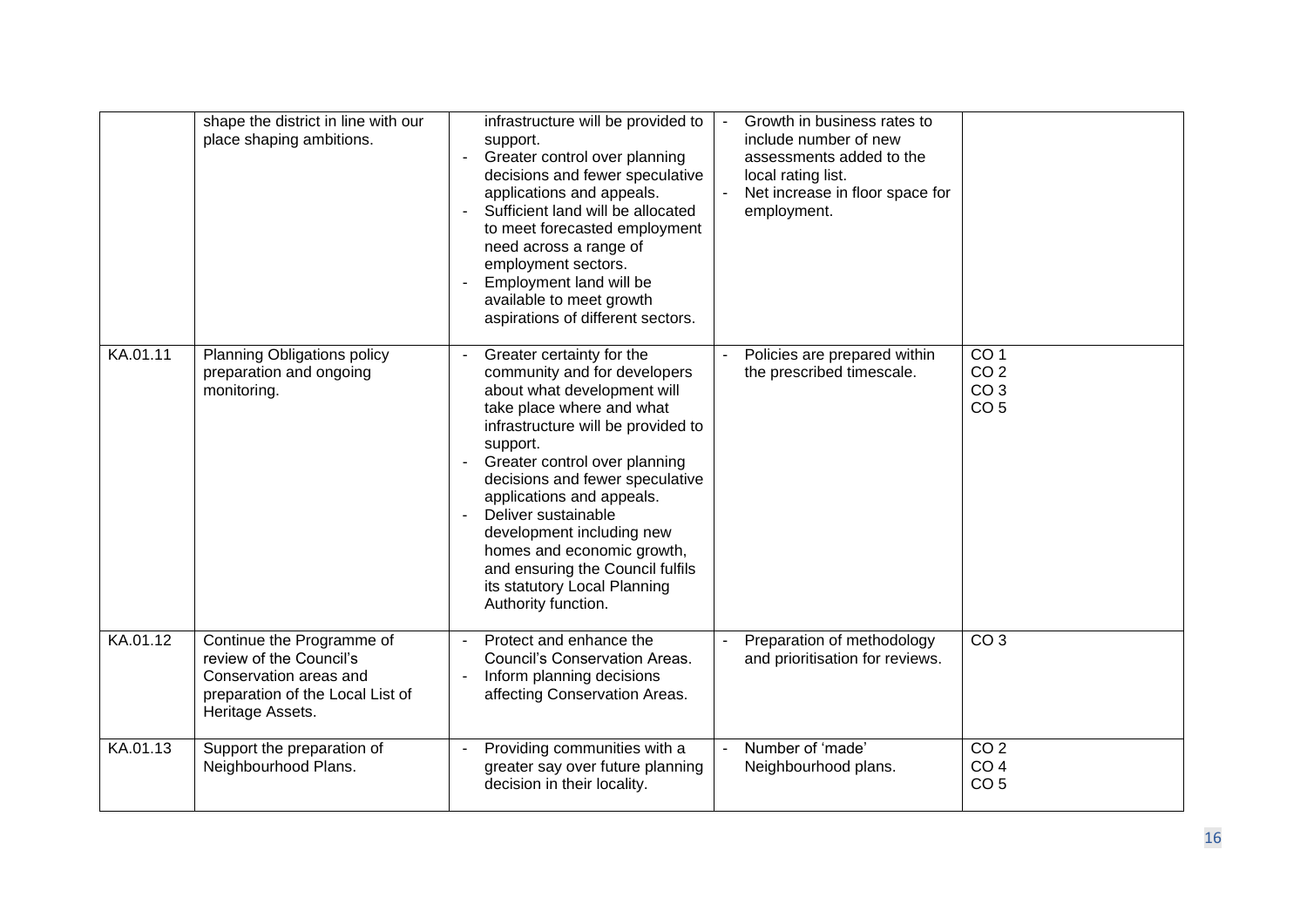### <span id="page-16-0"></span>Healthy Lives

### **Priority 2: "Promoting health and wellbeing and encouraging healthy life choices"**

We want all our residents to live healthy, active lives. Our Health and Wellbeing Strategy will be developed to ensure that throughout all stages of their lives our residents have access to services that will help them to do this, to start well, to live well and to age well. We will not only focus on physical wellness but also mental health, the environment we live in and our lifestyle choices.

Healthy outcomes for our residents will be supported through the provision of services that promote living well and encourage positive lifestyle choices, many of which will be delivered close to the communities that need them.

### **What we want to achieve, our critical outcomes**

•CO6: Our residents will be able to live more independent lives, with the right support and guidance in place to allow this

• CO7: The aging local population will have access to services that help them to live well for longer

•CO8: Activity will be increased, through the use of active travel routes and the provision of a varied leisure offer throughout the district

• CO9: The district will have improved public safety and confidence, through the use of community safety initiatives and tackling crime together with our partners

• CO10: Physical and mental health needs will be addressed to prevent crisis and support those that are the most vulnerable in our communities, including those that face loneliness, food, and fuel poverty and those that need support to remain in their own homes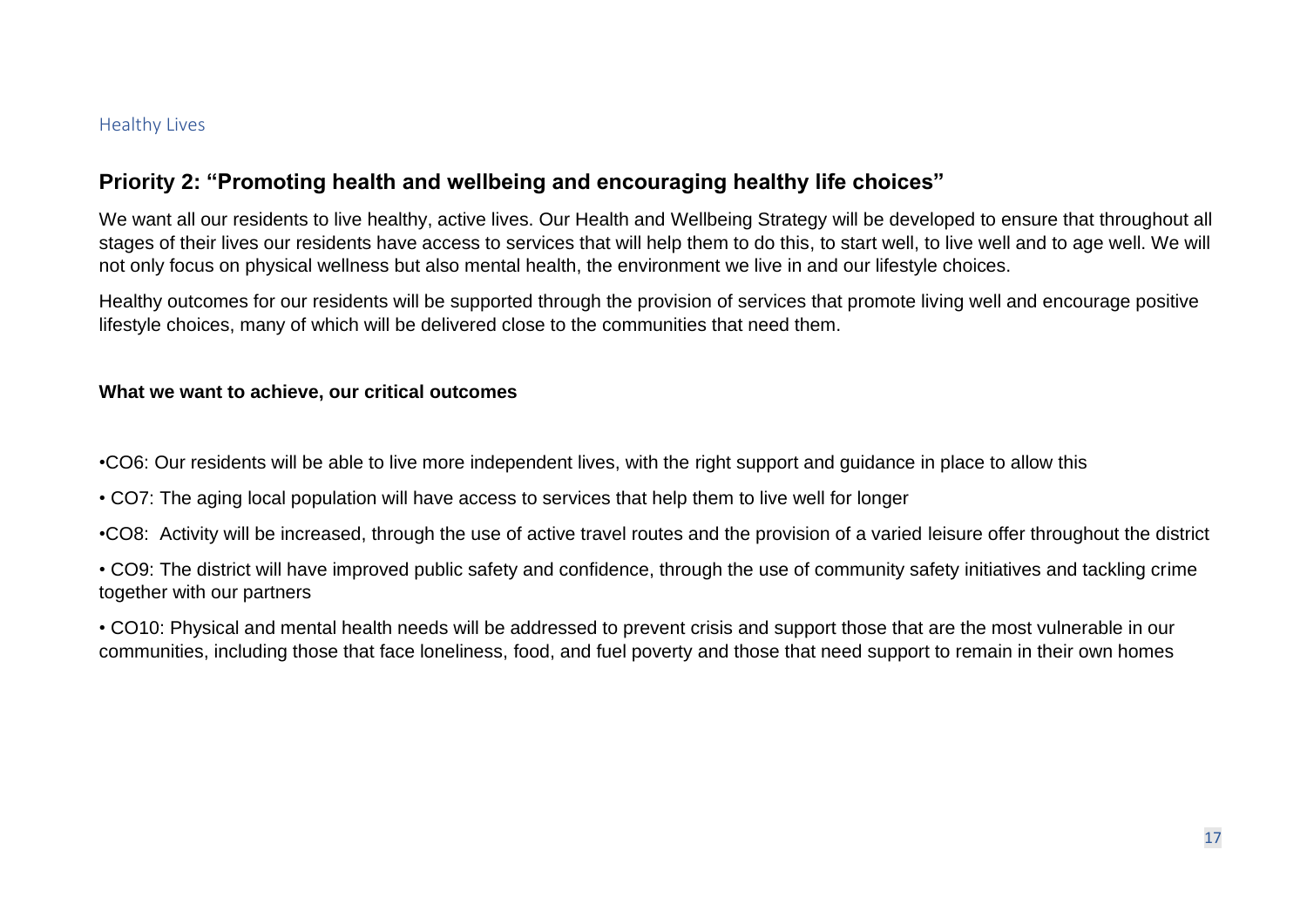|            |                                                                                                                                                                                                                                               |                                                                                                                                                                                                                                                                                                                                                                                    | How will we measure                                                                                                                                                                                                                                                                                                                                                                                                                   | <b>Linked to Critical</b> |
|------------|-----------------------------------------------------------------------------------------------------------------------------------------------------------------------------------------------------------------------------------------------|------------------------------------------------------------------------------------------------------------------------------------------------------------------------------------------------------------------------------------------------------------------------------------------------------------------------------------------------------------------------------------|---------------------------------------------------------------------------------------------------------------------------------------------------------------------------------------------------------------------------------------------------------------------------------------------------------------------------------------------------------------------------------------------------------------------------------------|---------------------------|
|            |                                                                                                                                                                                                                                               | What difference will it make?                                                                                                                                                                                                                                                                                                                                                      | success?                                                                                                                                                                                                                                                                                                                                                                                                                              | <b>Outcome</b>            |
| <b>Ref</b> | <b>Key Activity</b>                                                                                                                                                                                                                           | (Outcomes)                                                                                                                                                                                                                                                                                                                                                                         | (Performance Measures)                                                                                                                                                                                                                                                                                                                                                                                                                |                           |
| KA.02.01   | Provide support for the most<br>vulnerable in our communities,<br>ensuring that they have suitable<br>accommodation to safeguard<br>them from harm and we provide<br>high quality help and advice on<br>housing options.                      | Minimise homelessness<br>through early intervention.<br>Resolve applicants' housing<br>$\blacksquare$<br>problems through enhanced<br>housing advice, rent deposit<br>and similar schemes to<br>enhance access to private<br>tenancies, family mediation,<br>domestic violence victim<br>support, and tenancy<br>sustainment.                                                      | Number of repeat<br>$\blacksquare$<br>homelessness acceptances.<br>Percentage of home-seekers<br>re-housed in the quarter who<br>were in high housing need<br>band and successfully bid<br>within 16 weeks.                                                                                                                                                                                                                           | CO <sub>6</sub><br>CO 10  |
| KA.02.02   | Agree and implement the Young<br>Persons Strategy.                                                                                                                                                                                            | The right conditions are created to<br>enable young people to be safe and<br>flourish.                                                                                                                                                                                                                                                                                             | Reduction in safeguarding<br>referrals related to young people.<br>Young people feel that they are<br>listened to and engaged with.                                                                                                                                                                                                                                                                                                   | CO <sub>6</sub>           |
| KA.02.03   | Implement the Health & Wellbeing<br>Strategy that will empower people<br>to take action to improve health<br>and wellbeing for themselves and<br>others through providing effective,<br>timely and appropriate support<br>where it is needed. | Ensuring communities have<br>opportunities to engage in local and<br>District-wide projects and<br>programmes for healthy lifestyles.<br>Residents are:<br>More active<br>Better physical and mental<br>wellbeing<br>Reduced social isolation<br>Living better for longer<br>Reduced reliance on<br>primary services.<br>To work in partnership with new<br>Primary Care Networks. | Number of attendances at<br>outreach activities.<br>Percentage of those<br>attending activities reporting<br>an increase in physical<br>activity levels.<br>Individual and group case<br>$\overline{\phantom{a}}$<br>studies<br>Continue to provide and<br>$\blacksquare$<br>improve on community exit<br>routes from higher<br>dependency provision of<br>services<br>Falls prevention.<br>Cardiac rehab.<br>Exercise. prescription. | CO <sub>6</sub><br>CO 10  |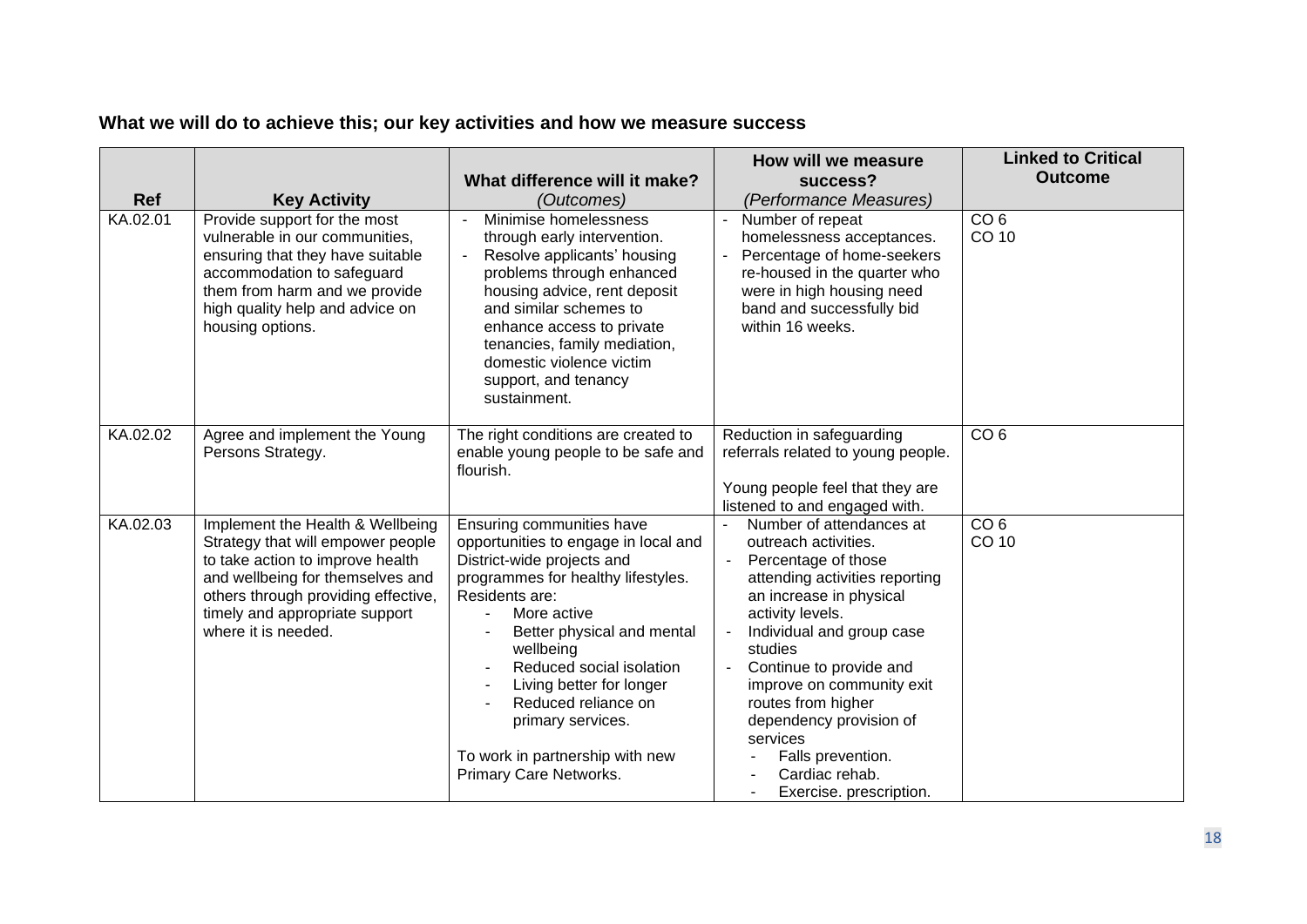|          |                                                                                                                                                                      |                                                                                                                 | Cancer/diabetes & back pain.                                                                                                      |                                             |
|----------|----------------------------------------------------------------------------------------------------------------------------------------------------------------------|-----------------------------------------------------------------------------------------------------------------|-----------------------------------------------------------------------------------------------------------------------------------|---------------------------------------------|
| KA.02.04 | Review the current leisure<br>services provisions and service<br>delivery options for the future,<br>including preparations for any new<br>contractual arrangements. | Ensure that the evolving leisure<br>requirements of the community are<br>addressed.                             | Increased participation in<br>physical activity.                                                                                  | CO <sub>8</sub><br>CO 10                    |
| KA.02.05 | Implement measures to improve<br>the living accommodation within<br>the district.                                                                                    | Residents can choose a place to<br>live from a range of accommodation<br>that is appropriate to their needs.    | Number of affordable housing<br>units delivered.                                                                                  | CO <sub>1</sub><br>CO <sub>2</sub>          |
| KA.02.06 | Delivery of the agreed objectives<br>and recommendations of the<br>Armed Forces Covenant.                                                                            | Serving and veteran personnel and<br>their families are better support with<br>the transition to civilian life. | Fulfilment of the objectives and<br>recommendations of the Armed<br>Forces Covenant.<br>The database of personnel is<br>enlarged. | CO <sub>6</sub><br>CO <sub>7</sub>          |
| KA.02.07 | Provision of a sustainable 24-hour<br>Lifeline Service.                                                                                                              | Enable vulnerable people,<br>especially older people, to live at<br>home safely and independently.              | Number of people supported.                                                                                                       | CO <sub>6</sub><br>CO <sub>7</sub><br>CO 10 |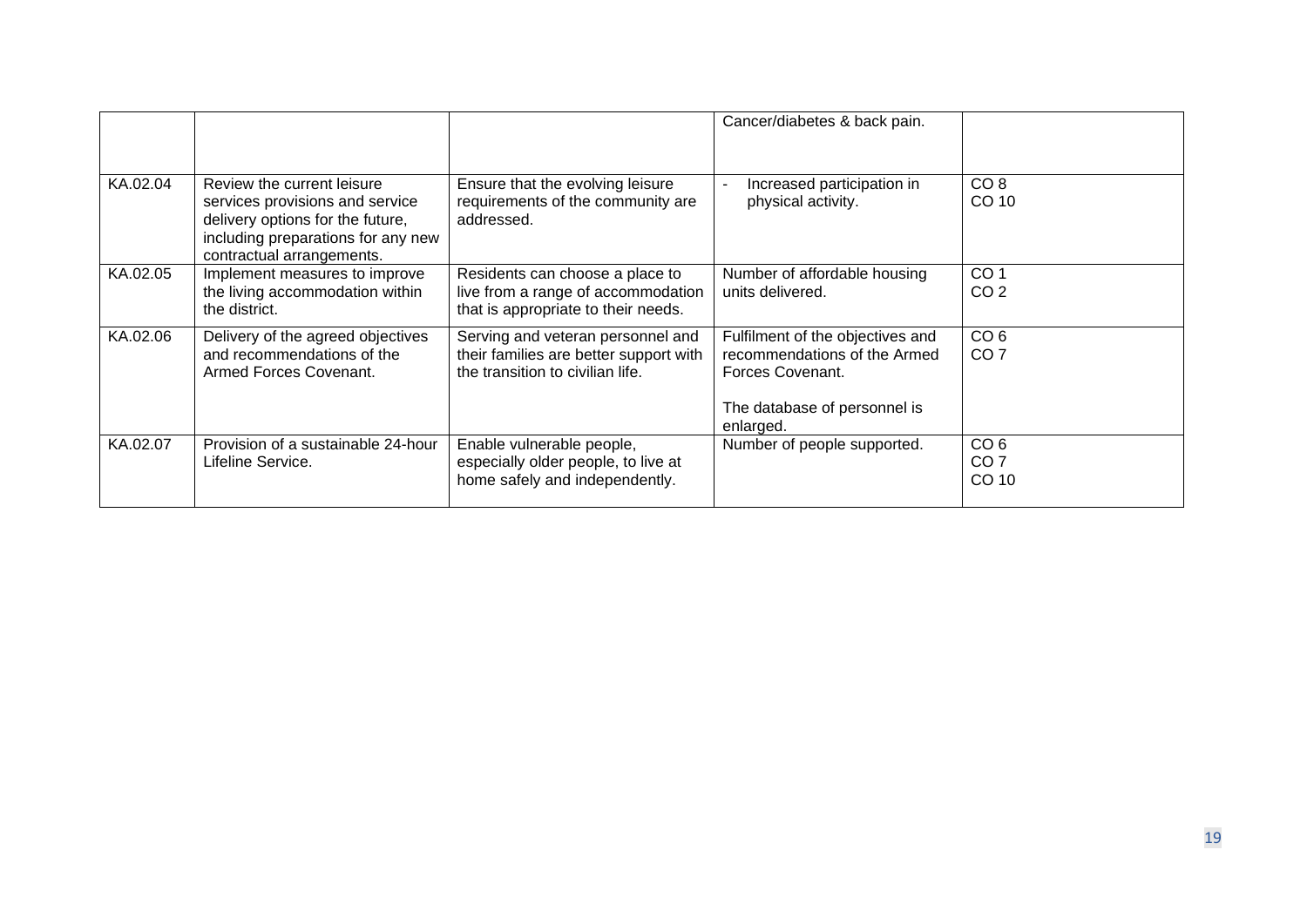### <span id="page-19-0"></span>Environment and sustainability

### **Priority 3: "Creating a sustainable environment to protect future generations"**

The council has a clear ambition to address the climate emergency and has put in place an action plan, which supplements this plan, to do this. We will look to reduce our carbon footprint and manage our resources in a sustainable way, as well as encouraging others to do the same.

We want to create an outstanding natural environment, developing our parks and open spaces and promoting green travel solutions, such as increasing the number of electric vehicles charging points across the whole district.

We will proactively challenge and enforce against environmental crimes, such as littering and fly tipping, and promoting responsible behaviours that reduce waste and encourage recycling. We are committed to providing a cleaner, greener district for everyone to enjoy.

#### **What we want to achieve, our outcomes**

• CO11: Our natural environment will be protected and enhanced, with improved access to green open spaces and increased biodiversity

• CO12: In line with our climate action plan, our carbon footprint will be reduced, ensuring a sustainable future

• CO13: Environmental crime will be reduced, and enforcement will continue to be used to achieve this

• CO14: Green practices, such as energy provision and recycling, will be positively encouraged and usage increased across the district to help meet our net zero targets

• CO15: We will have robust plans in place to ensure the long-term sustainability of the council, maximising the use of our resources and assets to create community benefits

• CO16: The environmental impacts of growth are mitigated as far as practically possible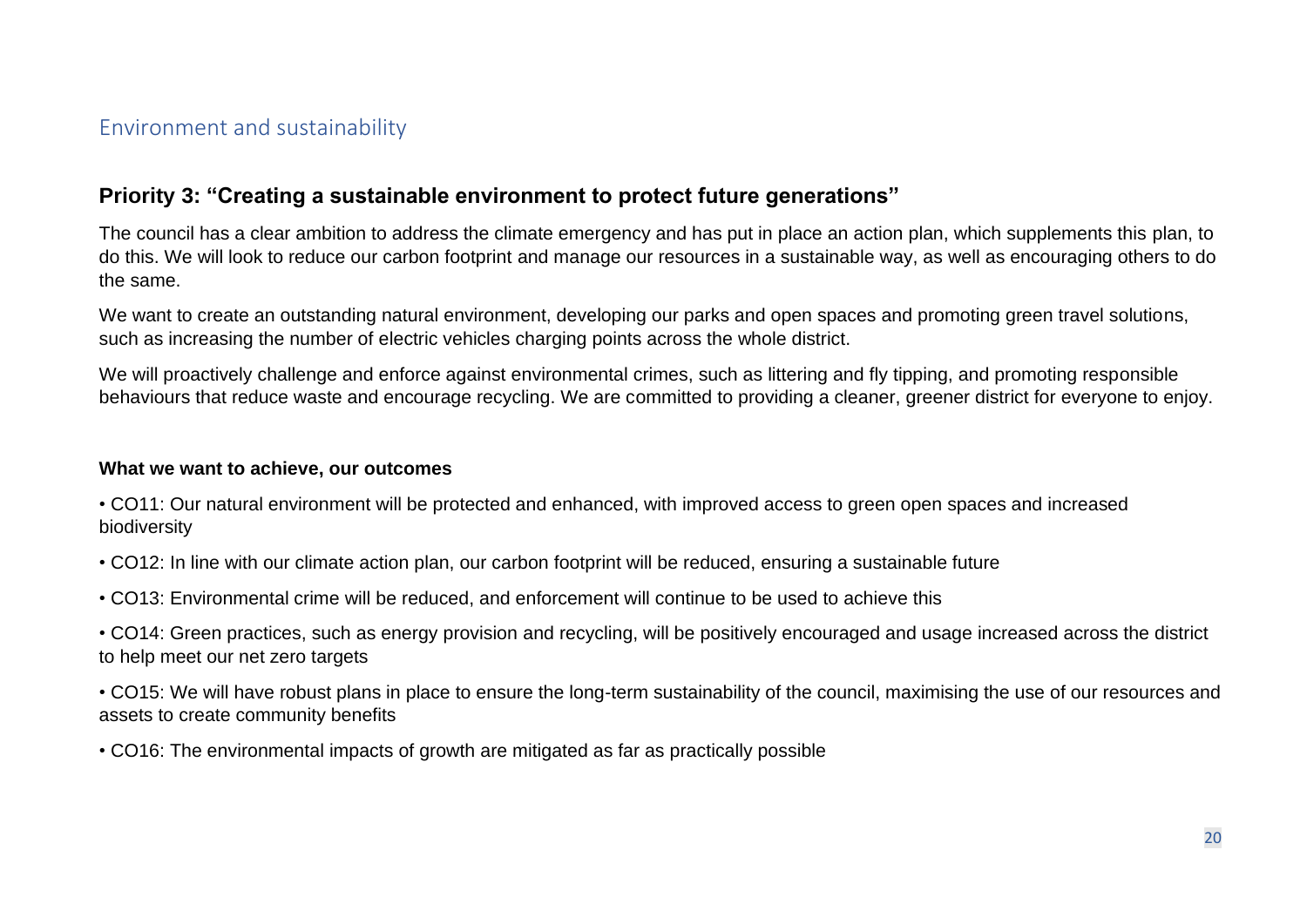|            |                                                                                                                                                                              | What difference will it make?                                                                                                                                                                                                                                                      | How will we measure<br>success?                                                                                                                         | <b>Linked to Critical</b><br><b>Outcome</b> |
|------------|------------------------------------------------------------------------------------------------------------------------------------------------------------------------------|------------------------------------------------------------------------------------------------------------------------------------------------------------------------------------------------------------------------------------------------------------------------------------|---------------------------------------------------------------------------------------------------------------------------------------------------------|---------------------------------------------|
| <b>Ref</b> | <b>Key Activity</b>                                                                                                                                                          | (Outcomes)                                                                                                                                                                                                                                                                         | (Performance Measures)                                                                                                                                  |                                             |
| KA.03.01   | Reduce environmental crime<br>through promoting a cleaner<br>greener environment using<br>education and enforcement.                                                         | Increase public awareness of<br>fly-tipping.<br>Proactive enforcement of fly-<br>tipping and dog fouling.                                                                                                                                                                          | Increased number of fixed<br>penalty notices and<br>prosecutions.<br>Measure awareness of public<br>campaigns.                                          | CO 11                                       |
| KA.03.02   | Prepare for re-procurement of the<br><b>Environmental Services Contract,</b><br>ensuring that any new<br>requirements from government<br>are included in the specifications. | Effective procurement will ensure<br>that the district is clean and<br>safe by securing a high-quality<br>Waste Management, Street<br><b>Cleansing and Grounds</b><br>Maintenance service.<br>The Council fulfils its statutory<br>obligations in relation to waste<br>collection. | Procurement of contract to<br>deliver value for money.                                                                                                  | CO 11                                       |
| KA.03.03   | To produce a Welland Park<br>Strategy and further develop a 10-<br>year strategy for the use of all<br>council owned parks and green<br>spaces.                              | The Council has fit-for purpose<br>green spaces that meet the<br>needs and expectations of<br>residents.                                                                                                                                                                           | Positive feedback from residents<br>and users of green spaces.                                                                                          | CO 11<br>CO15<br>CO 16                      |
| KA.03.04   | Provide Effective Local Air Quality<br>Management.                                                                                                                           | Work with other agencies to<br>work towards delivering the<br>outcomes of Air Quality Action<br>Plan and to improve the local<br>air quality within the district.                                                                                                                  | Robust air quality monitoring<br>data identified to enable<br>decision making and<br>appropriate migration.<br>Compliance with national<br>legislation. | CO <sub>11</sub><br>CO 12<br>CO 15<br>CO 16 |
| KA.03.05   | All Council Activities will work<br>towards being carbon neutral by<br>2030.                                                                                                 | Reducing Carbon emissions from<br>Council activities will be<br>embedded in all service areas.<br>Improved joined up working with<br>external organisations and<br>agencies.                                                                                                       | Development of a<br>comprehensive action plan for<br>the Council including<br>milestones and performance<br>indicators.                                 | CO 11<br>CO 12<br>CO 14<br>CO 16            |

# **What we will do to achieve this; our key activities and how we measure success**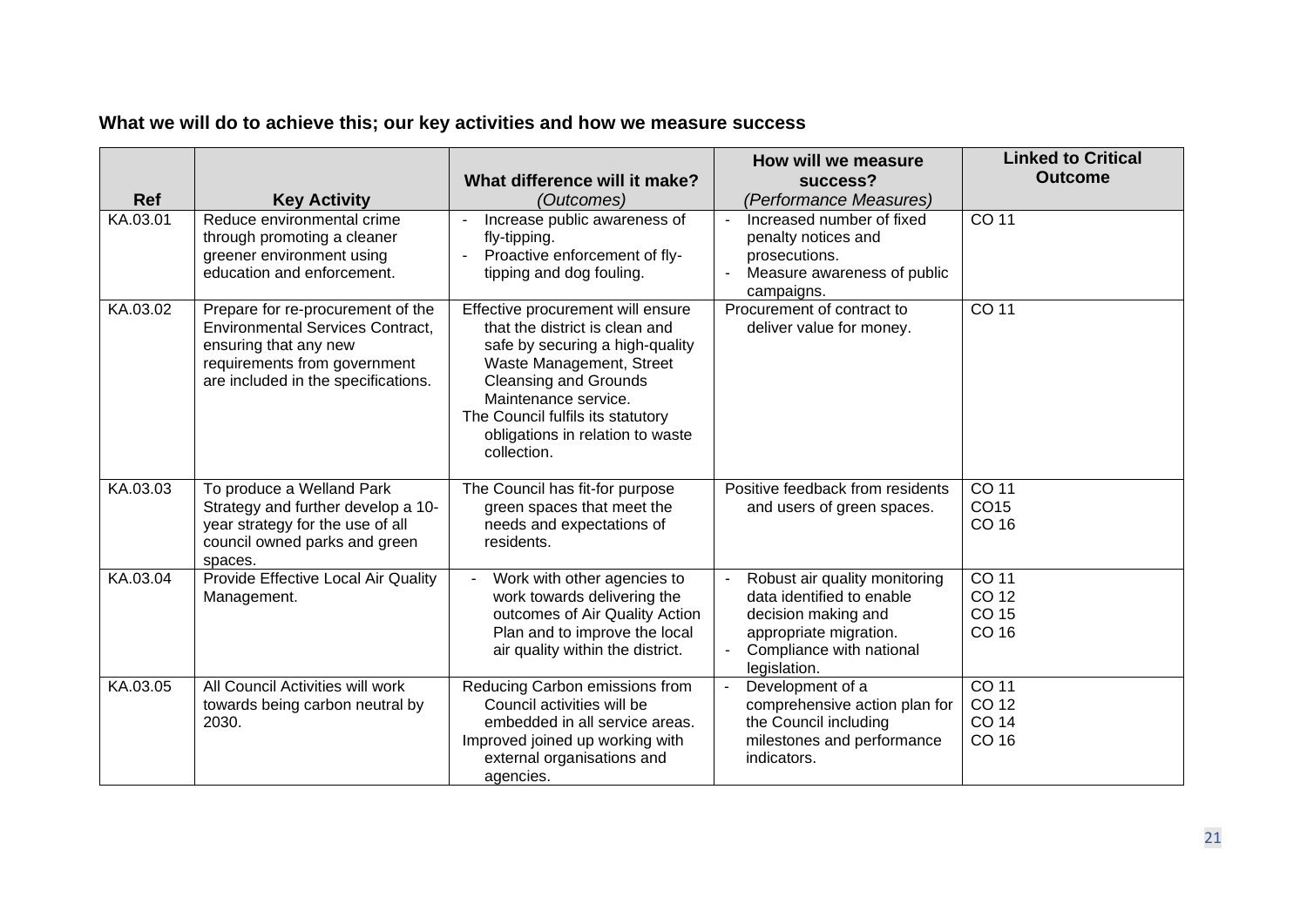|          |                                                                                                                                                                                                                                  | The climate change impact of<br>Council activities will be<br>minimised.                                                                                              |                                                                                                                                 |                                  |
|----------|----------------------------------------------------------------------------------------------------------------------------------------------------------------------------------------------------------------------------------|-----------------------------------------------------------------------------------------------------------------------------------------------------------------------|---------------------------------------------------------------------------------------------------------------------------------|----------------------------------|
| KA.03.06 | Provide domestic energy<br>efficiency advice and measures in<br>partnership with external<br>organisation and encourage<br>households to participate in the<br>Council's Collective Switching and<br>Solar Together Initiatives. | Reduced energy consumption<br>in the district.<br>More households are able to<br>access cheaper electricity<br>tariffs.<br>Reduced emissions of<br>greenhouse gasses. | Number of installations<br>carried out.<br>Monitoring of data contained<br>within the annual Climate<br>Local progress reports. | CO 11<br>CO 12<br>CO 14<br>CO 16 |
| KA.03.07 | Develop and implement a Rural<br>strategy for the district.                                                                                                                                                                      | Rural communities have access<br>to the infrastructure and<br>services that they require.                                                                             | Feedback from rural<br>communities.<br>Data returned from the<br>$\overline{a}$<br>annual parish liaison meeting.               | CO 15                            |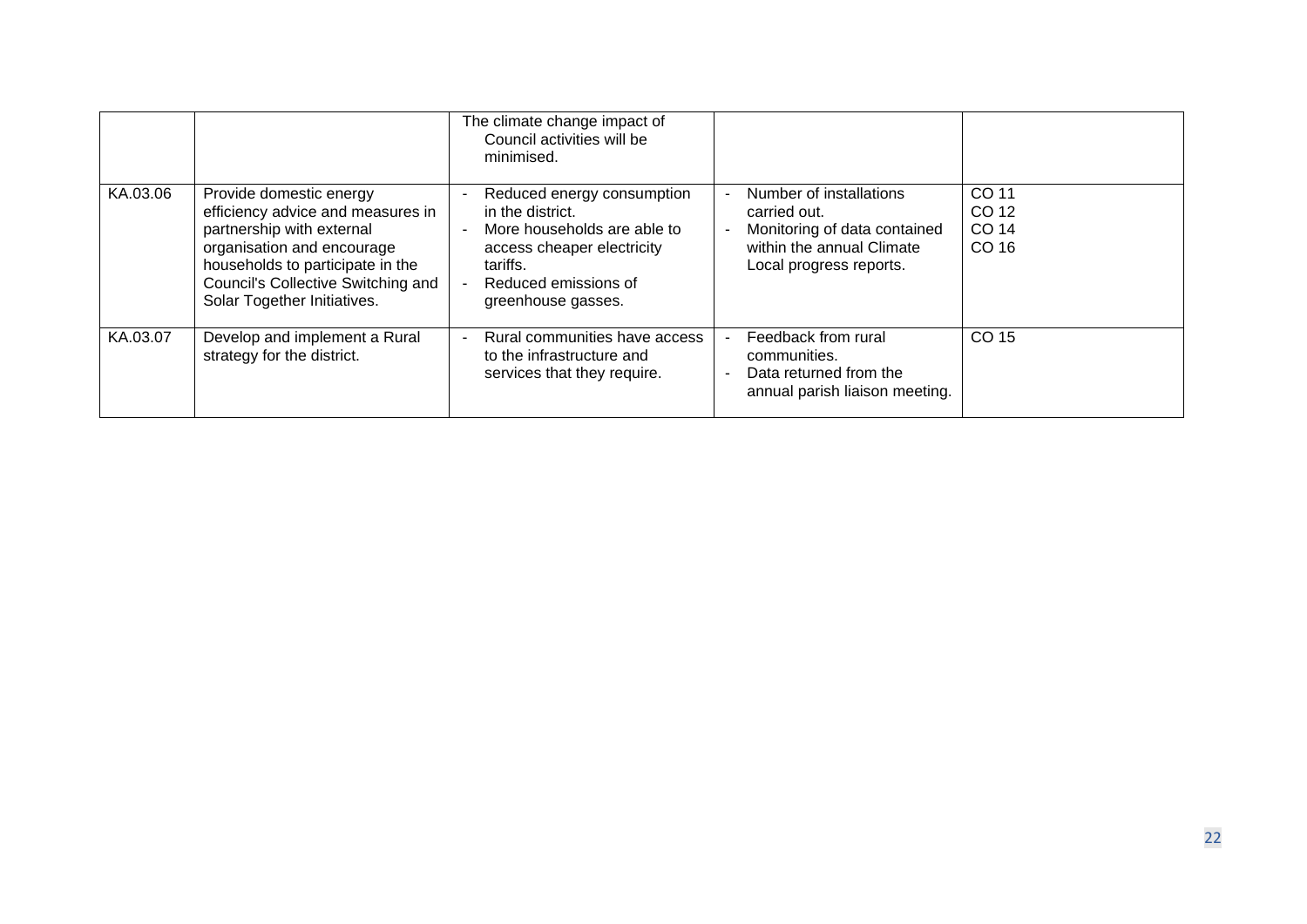#### <span id="page-22-0"></span>Economy

# **Priority 4: "Supporting businesses and residents to deliver a prosperous local economy "**

Over the last few years our local economy has been significantly impacted by the ongoing pandemic. The council has supported businesses and residents throughout this period and will continue to drive our economic recovery and growth in the future. A vibrant economy will attract new businesses, which in turn will provide more jobs and opportunities for our residents and encourage further growth and investment across our district.

The council will continue to look to improve town centers and local business centers, so that they become high-quality places to live and work, providing opportunities to retain local talent and skills and improve social mobility.

By providing local opportunities, supporting businesses and employers, and investing in our town centres we will create places that attract and retain people who want to invest, live, work, and visit our area.

#### **What we want to achieve, our outcomes**

• CO17: Local employment average salary levels are sufficient to allow residents to live and work locally, retaining our skilled workforce for the benefit of our local economy

•CO18: Skills and education opportunities for the young are promoted to allow them increased access to employment opportunities

• CO19: Enterprise and innovation are supported, helping businesses to adapt and survive and to sustain our local economies

•CO20: Inward investment is targeted to increase local opportunities and regeneration of our town centres and growth in business communities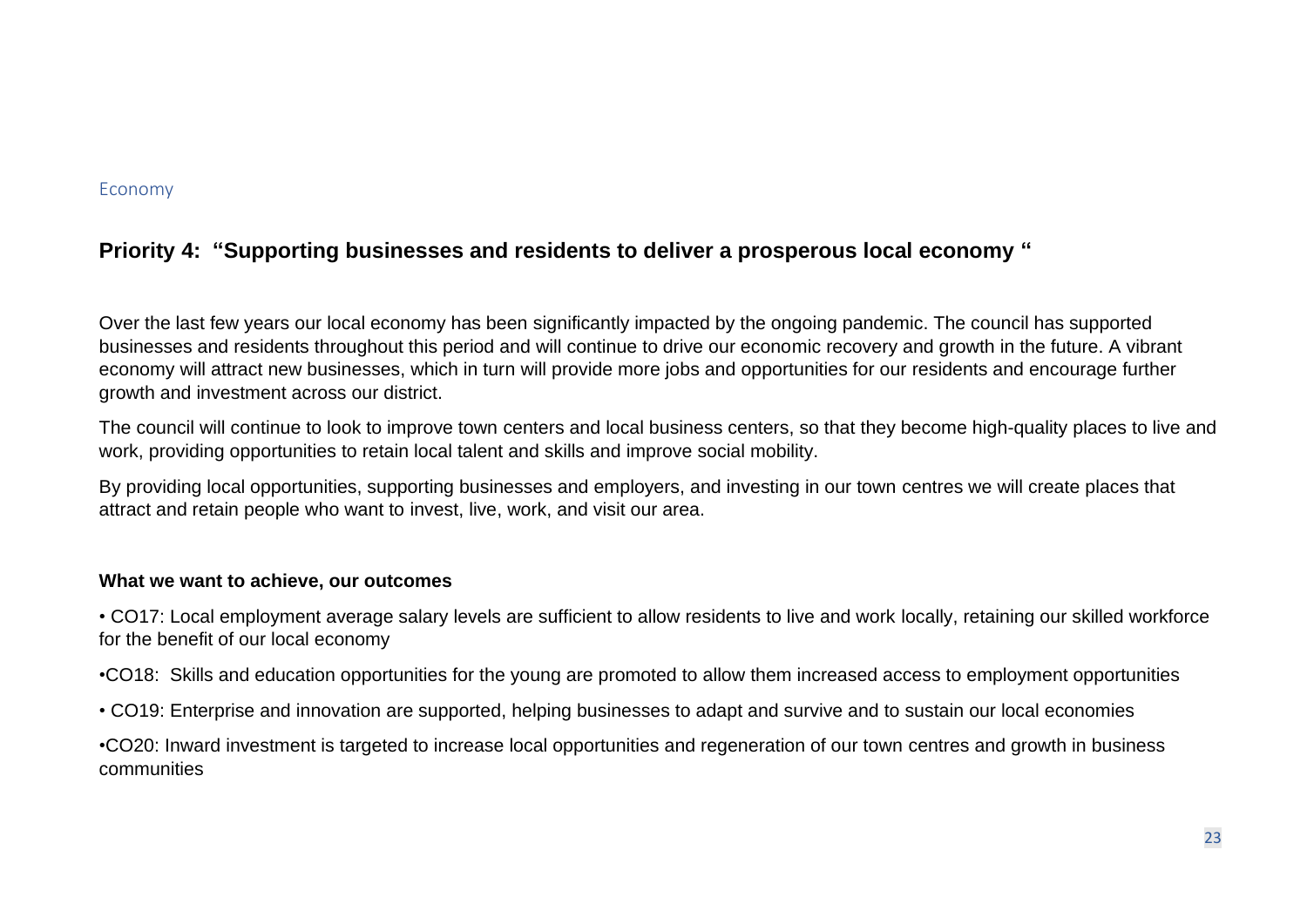• CO21: Tourism is increased through the showcasing of our local culture and heritage

•CO22: Growth in SMEs (Small and Medium sized Enterprise) and business start-ups is stimulated through guidance and support, in partnership with our local partners

• CO23: Working with partners a wide range of local employment opportunities are generated for the future growth and prosperity of the area

### **What we will do to achieve this; our key activities and how we measure success**

|            |                                                                                                                                                     |                                                                                                                                                                                                                                                                                                                                                                                                                                                                      | How will we measure                                                                                                                                                                                                                                                                                                                                                                                   | <b>Linked to Critical</b>                                   |
|------------|-----------------------------------------------------------------------------------------------------------------------------------------------------|----------------------------------------------------------------------------------------------------------------------------------------------------------------------------------------------------------------------------------------------------------------------------------------------------------------------------------------------------------------------------------------------------------------------------------------------------------------------|-------------------------------------------------------------------------------------------------------------------------------------------------------------------------------------------------------------------------------------------------------------------------------------------------------------------------------------------------------------------------------------------------------|-------------------------------------------------------------|
|            |                                                                                                                                                     | What difference will it make?                                                                                                                                                                                                                                                                                                                                                                                                                                        | success?                                                                                                                                                                                                                                                                                                                                                                                              | <b>Outcome</b>                                              |
| <b>Ref</b> | <b>Key Activity</b>                                                                                                                                 | (Outcomes)                                                                                                                                                                                                                                                                                                                                                                                                                                                           | (Performance Measures)                                                                                                                                                                                                                                                                                                                                                                                |                                                             |
| KA.04.01   | Ensure that Harborough District's<br>towns, villages and rural areas<br>remain attractive and vibrant<br>places to live, work, invest and<br>visit. | Harborough District continues to<br>be a place that is attractive to<br>live in, visit and invest in.                                                                                                                                                                                                                                                                                                                                                                | Reduction in empty<br>properties.<br>Increase in Council Tax and<br>business rates.<br>Increase in footfall in town<br>centres.                                                                                                                                                                                                                                                                       | CO 17<br>CO 18<br>CO 19<br>CO 20<br>CO 21<br>CO 22<br>CO 23 |
| KA.04.02   | Ensure that we support new and<br>existing businesses within<br>Harborough District to be as<br>successful as they can be.                          | SMEs will be able to access<br>business support frameworks to<br>support their growth journey.<br><b>High Growth Potential SMEs will</b><br>be able to locate at the<br>Harborough Innovation Centre<br>and Grow-on space.<br>Harborough's reputation as a<br>District supporting small<br>businesses is maintained.<br>Work with local businesses to<br>fully understand their needs and<br>aspirations.<br>Support and sustain new and<br>existing market traders. | Increase in visitors to the Visit<br>$\blacksquare$<br>Harborough website.<br>Number of business events,<br>workshops and seminars<br>businesses have had access<br>to.<br>Increase in number of new or<br>relocating businesses within<br>the district.<br>Number of kick start<br>placements within<br>Harborough District.<br>Business satisfaction survey.<br>Attendance at engagement<br>events. | CO 17<br>CO 18<br>CO 19<br>CO 20<br>CO 21<br>CO 22<br>CO 23 |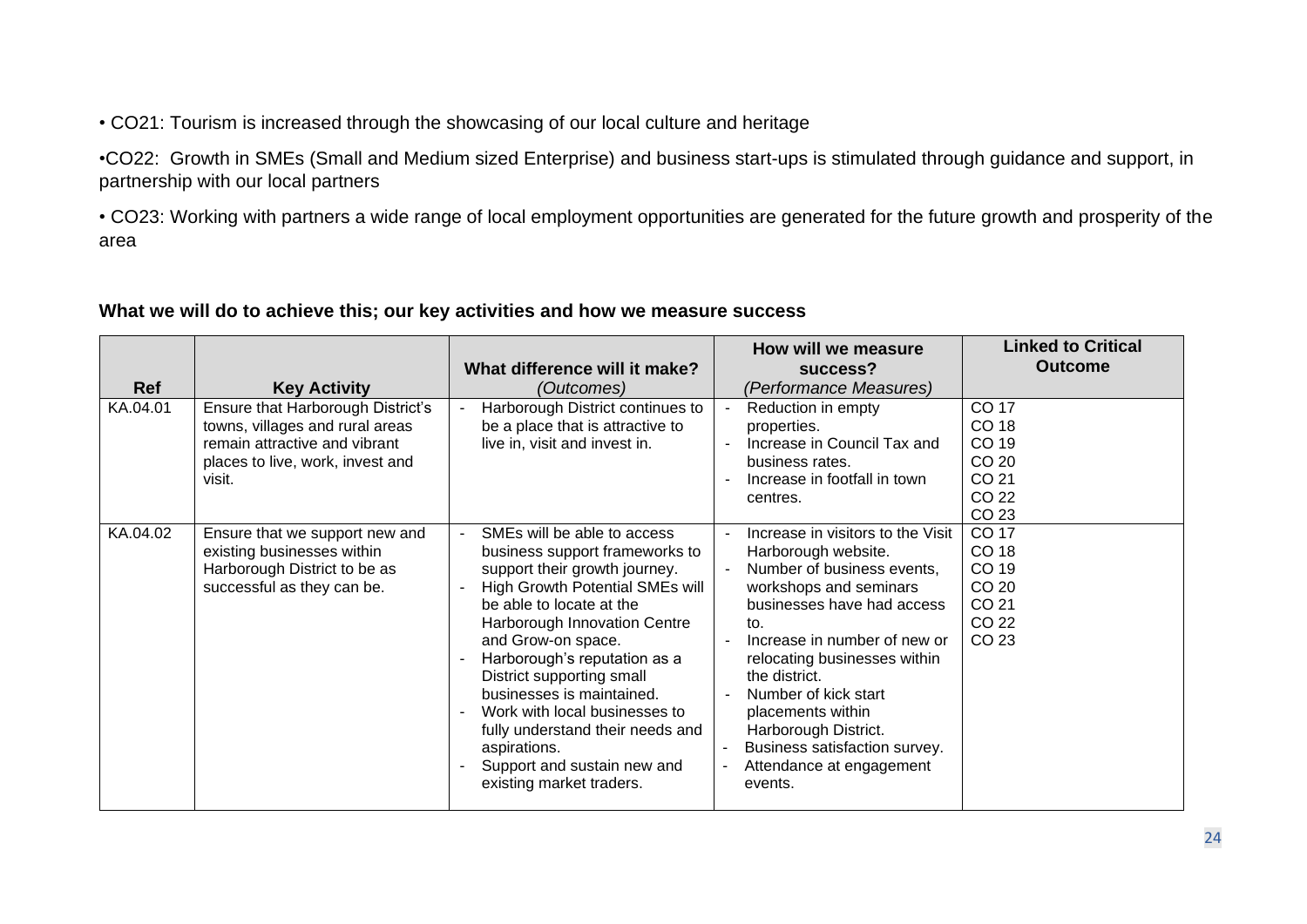|          |                                                                                                                                                                                                                                                                              | Increase in more and diverse<br>job opportunities for the<br>residents of Harborough District.                                                                                                                                                                                                                                                                |                                                                                                                                                                           |                                                             |
|----------|------------------------------------------------------------------------------------------------------------------------------------------------------------------------------------------------------------------------------------------------------------------------------|---------------------------------------------------------------------------------------------------------------------------------------------------------------------------------------------------------------------------------------------------------------------------------------------------------------------------------------------------------------|---------------------------------------------------------------------------------------------------------------------------------------------------------------------------|-------------------------------------------------------------|
| KA.04.03 | Ensure that Harborough District<br>residents, (particularly young<br>people), can gain access to the<br>education, training, and skills they<br>require to obtain high quality<br>employment and careers to help<br>them meet their potential and live<br>a fulfilling life. | Work with education providers<br>to ensure that pupils have an<br>understanding of local<br>employment and training<br>opportunities.<br>Promote specific sector job<br>opportunities in schools to<br>attract young people into these<br>sectors.<br>Develop a positive relationship<br>between local businesses,<br>education providers and the<br>Council. | Continued commitment<br>promoting through local<br>schools and colleges<br>apprenticeships, work<br>experience placements and<br>university placements at the<br>Council. | CO 17<br>CO 18<br>CO 19<br>CO 20<br>CO 21<br>CO 22<br>CO 23 |
| KA.04.04 | Review and revise the Economic<br>Development Strategy to ensure it<br>is fit for purpose in the current<br>climate.                                                                                                                                                         | The Council has a fit-for-<br>purpose strategy that meets the<br>needs and expectations of the<br>district in a rapidly changing<br>environment.                                                                                                                                                                                                              | Preparation and adoption of a<br>revised strategy.                                                                                                                        | CO 17<br>CO 18<br>CO 19<br>CO 20<br>CO 21<br>CO 22<br>CO 23 |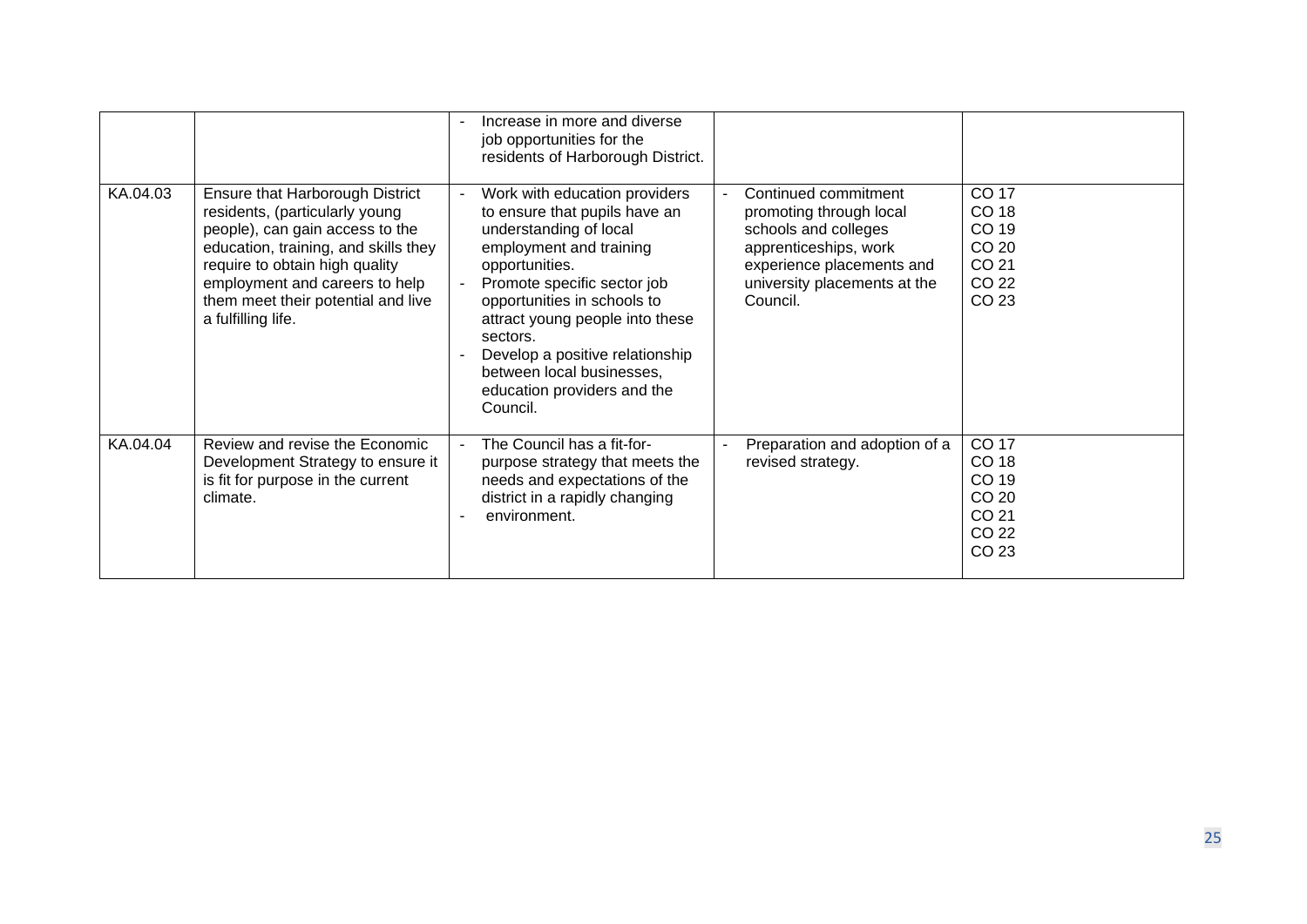## <span id="page-25-0"></span>The journey ahead

The corporate plan sets out our ambitions for the future of the district. To turn this ambition into reality we need to work together with all our communities and partners in an integrated approach to place shaping.

The council will monitor the delivery of the outcomes and activities it has set itself, taking action to ensure that our commitments are met in line with the policies and strategies we have agreed.

Our culture, values and behaviours will be an essential part of implementing this plan and depends on having the right people and skills in place. We need to retain, recruit, and develop our staff to deliver the best services for our residents and businesses. Member development will be equally important as councillors are the elected representatives of our residents and the conduit for those residents to hold the council to account.

In addition to this, we need to transform our services and structures to put customers at the heart of all we do, generating efficiencies, maximising the use of our assets, and ensuring all our decisions are transparent and based on sound evidence. We will look to develop a new target operating model based on solid design principles to guide us.

We believe that we can deliver this ambitious plan, that will transform the lives of our residents, underpinned by our commitment to do the very best for the people of our district.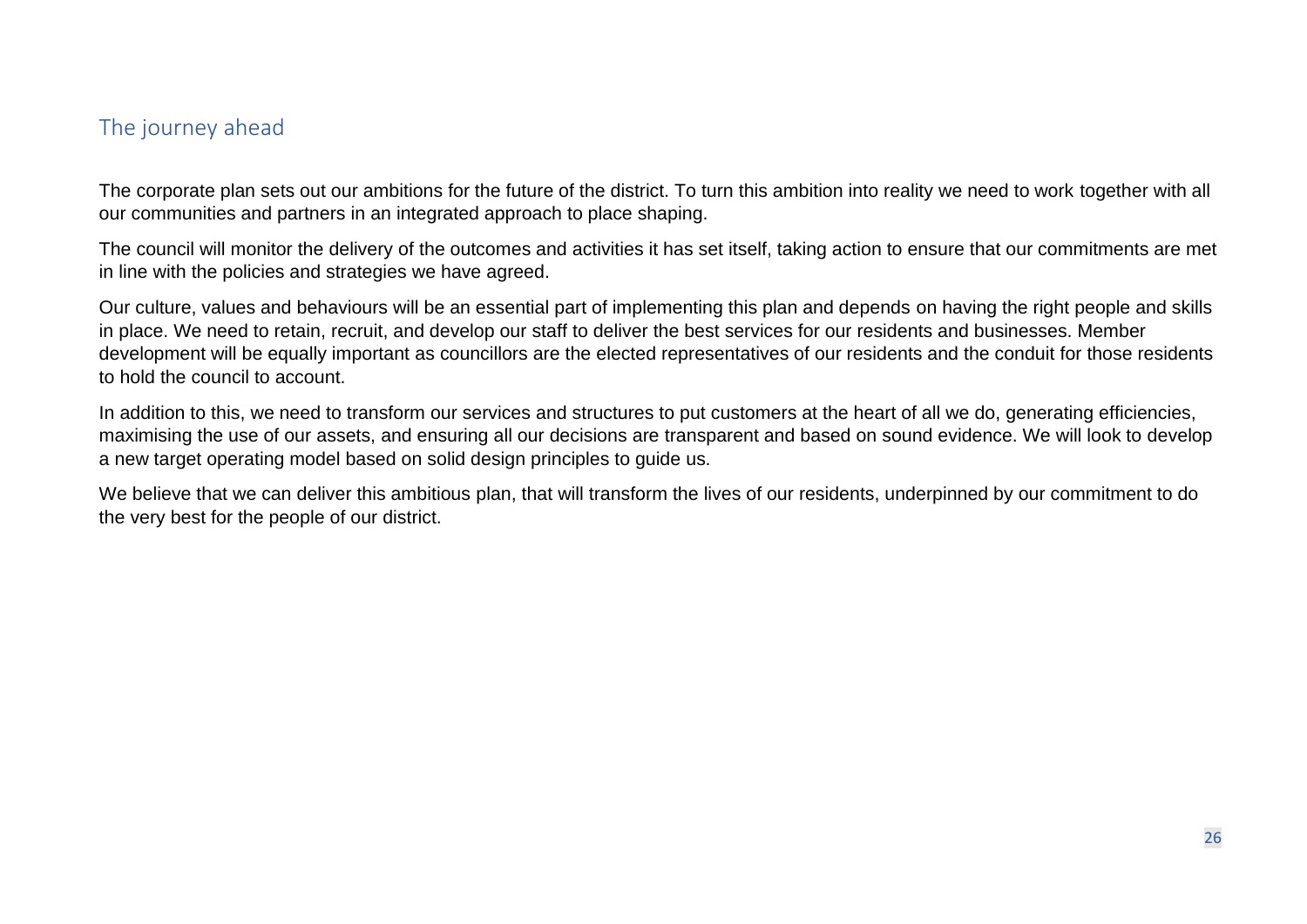# <span id="page-26-0"></span>Let's do it together

We all have a stake in our district's future. We invite everyone – people, community groups, organisations of every sort, whether public, private, or voluntary – to make a commitment to fully embrace the change we all want to see. Everyone has a right to access highquality services and live in a thriving, healthy and green place. In return, we also have responsibilities to our district and to our local communities.

| We will: |                                                                                                                                                                                                                                                                                                                     | Help us by: |                                                                                                                                                                                                                                                                                                                                                     |  |
|----------|---------------------------------------------------------------------------------------------------------------------------------------------------------------------------------------------------------------------------------------------------------------------------------------------------------------------|-------------|-----------------------------------------------------------------------------------------------------------------------------------------------------------------------------------------------------------------------------------------------------------------------------------------------------------------------------------------------------|--|
|          | Treat you well and fairly: we will provide you with the best<br>possible public services with the resources we have. We will<br>always respond promptly when you contact us, resolve issues<br>as quickly as possible, and treat everyone with respect and<br>fairness. We will be transparent about our decisions. |             | 1. Doing your bit to make Harborough green, clean and<br>safe: keep your local neighbourhood clean and tidy through<br>not littering, graffitiing, or fly-tipping. Make more sustainable<br>choices, recycle, and minimise your waste. If you can walk or<br>cycle instead of driving, then do it – protect the environment<br>and your own health. |  |
|          | 2. Let you decide what is best for you: we will always look to<br>involve you in decisions that affect your life.                                                                                                                                                                                                   |             | Having a healthy lifestyle: from staying active to having a<br>balanced diet, there are multiple ways to improve your health                                                                                                                                                                                                                        |  |
| 3.       | Fight your corner: if you have complex problems in your life,<br>we will work with you to help you live your best life. No one will<br>need to deal with their problems in isolation.                                                                                                                               |             | and wellbeing. Embrace them!<br>3. Contributing to your community: there are many ways to                                                                                                                                                                                                                                                           |  |
|          | 4. Be lean and use our resources well: as we face financial<br>challenges, we will look for efficiencies internally before we cut<br>any services. We will deliver the best value for money we can.                                                                                                                 |             | leave a positive mark on your community: volunteer, become<br>a mentor to someone who would benefit from your<br>experience, donate blood, organise a charitable event, help<br>your neighbours.                                                                                                                                                    |  |
|          | 5. <b>Innovate:</b> we will create a culture which promotes innovation,<br>always looking for ways to improve our services and our<br>relationship with communities and individuals.                                                                                                                                |             | 4. Choosing Harborough: choose Harborough as a place to<br>live, work and play. Spend your money locally and support<br>local businesses. If you are a local business, invest locally<br>and employ local people.                                                                                                                                   |  |
|          |                                                                                                                                                                                                                                                                                                                     |             | 5. Talking to us: have a say in decisions that affect you and let<br>us know if we are not delivering what we promised.                                                                                                                                                                                                                             |  |